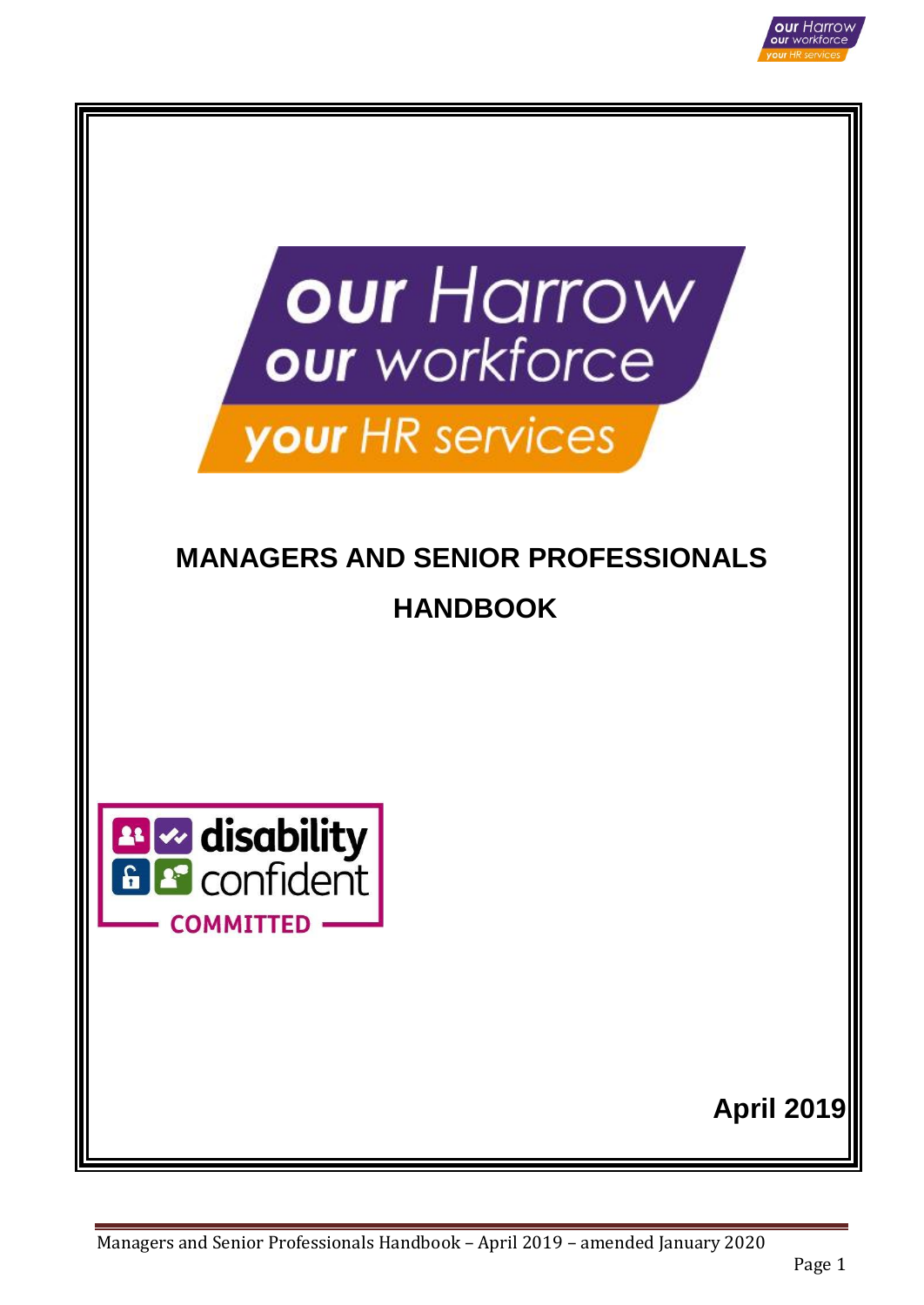

# **CONTENTS**

| <b>SECTION</b>                                                                         | <b>PAGE</b>    |
|----------------------------------------------------------------------------------------|----------------|
| <b>INTRODUCTION</b>                                                                    | 4              |
| <b>SALARY AND HOURS OF WORK</b>                                                        | 7              |
| <b>PAY DATE</b>                                                                        | $\overline{7}$ |
| <b>SALARY SCALE</b>                                                                    | $\overline{7}$ |
| <b>SALARY PROGRESSION</b>                                                              | 8              |
| RECOVERY OF OVERPAYMENTS                                                               | 8              |
| <b>JOB EVALUATION</b>                                                                  | 8              |
| <b>PAY PROTECTION</b>                                                                  | 8              |
| <b>WORKING ARRANGEMENTS</b>                                                            | 8              |
| <b>HOURS OF WORK AND WORKING TIME REGULATIONS</b>                                      | 9              |
| <b>EMPLOYMENT CONDITIONS</b>                                                           | 11             |
| <b>CONTINUOUS SERVICE</b>                                                              | 11             |
| <b>DECLARATION OF INTERESTS</b>                                                        | 12             |
| <b>CODE OF CONDUCT</b>                                                                 | 12             |
| <b>PROBATION PROCEDURE</b>                                                             | 12             |
| <b>GRIEVANCE PROCEDURE</b>                                                             | 12             |
| <b>DISCIPLINE PROCEDURE</b>                                                            | 13             |
| PERFORMANCE MANAGEMENT PROCEDURE                                                       | 13             |
| <b>NOTICE PERIOD</b>                                                                   | 14             |
| <b>RIGHT TO WORK IN THE UK</b>                                                         | 14             |
| POLITICALLY RESTRICTED POSTS                                                           | 14             |
| <b>PLACE OF WORK</b>                                                                   | 15             |
| <b>EMPLOYMENT PROCEDURES AND GUIDANCE</b>                                              | 15             |
| DECLARATION OF CRIMINAL CONVICTIONS                                                    | 15             |
| <b>SICKNESS ABSENCE</b>                                                                | 15             |
| UNAUTHORISED ABSENCE                                                                   | 16             |
| SECURITY ID AND COUNCIL VISITORS                                                       | 16             |
| <b>CONFIDENTIALITY</b>                                                                 | 17             |
| DISCLOSURE OF INFORMATION - WHISTLEBLOWING<br>EMPLOYMENT OF RELATIVES/PARTNERS/FRIENDS | 17             |
| <b>EMPLOYEE RECORDS AND DATA PROTECTION</b>                                            | 18<br>18       |
| THE NATIONAL FRAUD INITIATIVE                                                          | 19             |
| <b>INFORMATION GOVERNANCE &amp; SECURITY POLICIES</b>                                  | 19             |
| <b>SMOKING POLICY</b>                                                                  | 20             |
| <b>BENEFITS</b>                                                                        | 21             |
| <b>PENSIONS</b>                                                                        | 21             |
| <b>SICKNESS ABSENCE PAYMENTS</b>                                                       | 21             |
| SUBSCRIPTION TO PROFESSIONAL BODIES                                                    | 21             |
| COUNCIL INSURANCE COVER FOR EMPLOYEES                                                  | 22             |
| <b>INTEREST FREE SEASON TICKET LOAN</b>                                                | 22             |
| <b>CAR ALLOWANCES</b>                                                                  | 22             |
| <b>CYCLE ALLOWANCE</b>                                                                 | 23             |
| <b>ANNUAL LEAVE</b>                                                                    | 23             |
| EXTENDED CARRY OVER LEAVE SCHEME                                                       | 24             |
| ANNUAL LEAVE AND LONG SERVICE                                                          | 24             |
| <b>MATERNITY LEAVE AND PAY</b>                                                         | 25             |
| ADOPTION LEAVE AND PAY                                                                 | 25             |
| PARENTAL LEAVE                                                                         | 25             |

Managers and Senior Professionals Handbook – April 2019 – amended January 2020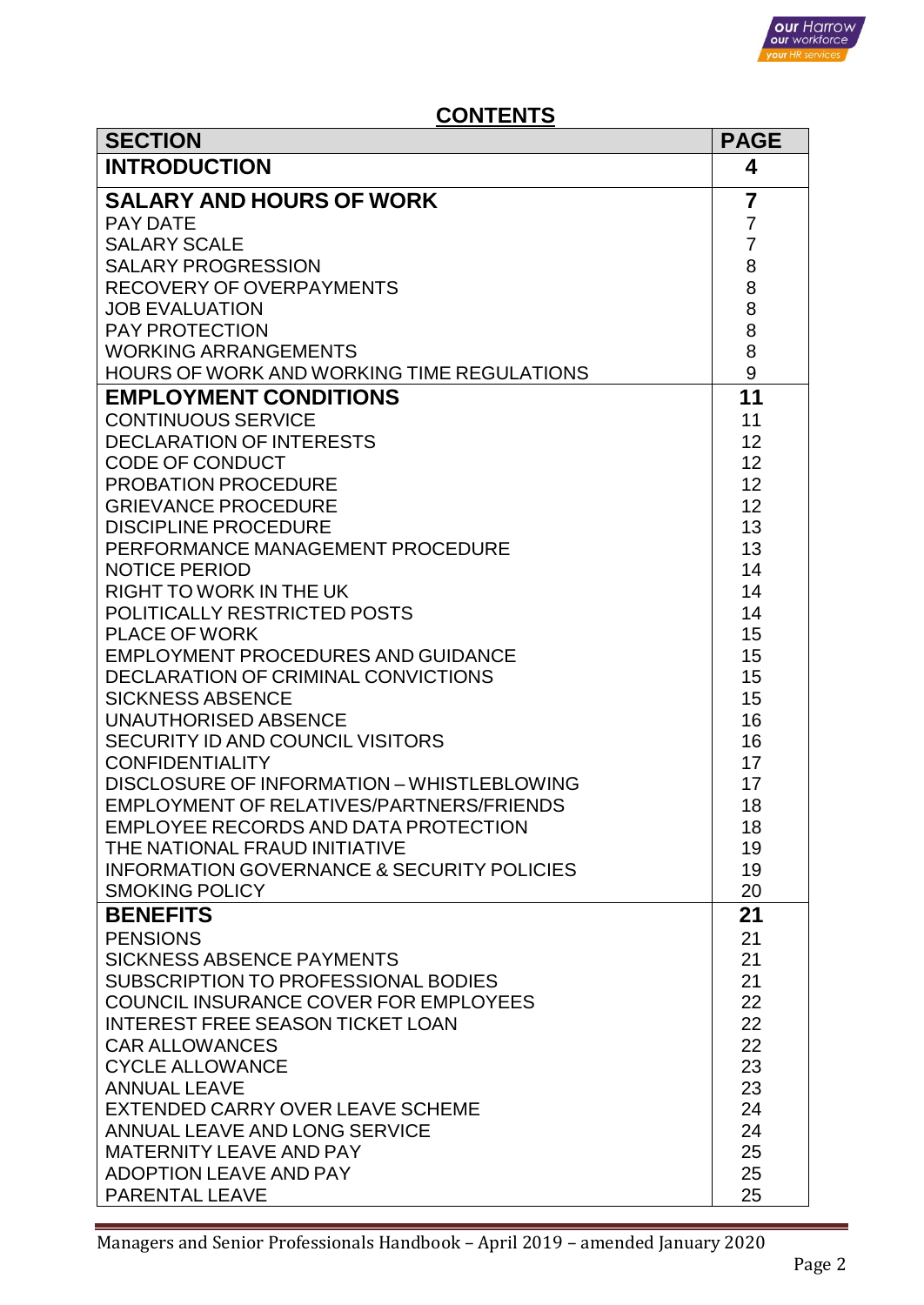

| MATERNITY SUPPORT LEAVE/PATERNITY LEAVE            | 25 |
|----------------------------------------------------|----|
| <b>OTHER LEAVE</b>                                 | 26 |
| <b>FLEXIBLE WORKING</b>                            | 26 |
| <b>OCCUPATIONAL HEALTH SERVICE</b>                 | 26 |
| <b>EMPLOYEE ASSISTANCE PROGRAMME</b>               | 26 |
| PROCEDURE FOR DEALING WITH DRUG/ALCOHOL MISUSE     | 27 |
| LEARNING AND DEVELOPMENT                           | 27 |
| <b>TRAVELLING AND SUBSISTENCE</b>                  | 27 |
| <b>EX GRATIA PAYMENTS</b>                          | 28 |
| <b>REDUNDANCY PAYMENTS</b>                         | 28 |
| <b>REDEPLOYMENT</b>                                | 28 |
| <b>RETENTION OF DISABLED EMPLOYEES</b>             | 28 |
| <b>RETIREMENT</b>                                  | 28 |
| <b>VOLUNTARY REDUCTION IN HOURS</b>                | 28 |
| <b>INTERNET POLICY</b>                             | 29 |
| PERSONAL USE OF COUNCIL FACILTIES                  | 29 |
| <b>PAYROLL GIVING</b>                              | 29 |
| <b>HOSPITAL SAVING ASSOCIATION</b>                 | 29 |
| <b>CYCLE TO WORK SCHEME</b>                        | 30 |
| <b>STAFF DISCOUNTS</b>                             | 30 |
| <b>CHILDCARE VOUCHERS</b>                          | 30 |
| <b>HARROW CHILDREN'S INFORMATION SERVICE</b>       | 30 |
| <b>CAREER BREAK SCHEME</b>                         | 30 |
| <b>JOB SHARE</b>                                   | 31 |
| <b>CONSULTATION &amp; NEGOTIATION ARRANGEMENTS</b> | 32 |
| <b>TRADE UNION MEMBERSHIP</b>                      | 32 |
| <b>CORPORATE JOINT COMMITTEE</b>                   | 32 |
| DIRECTORATE JOINT COMMITTEE                        | 32 |
| <b>EMPLOYEES CONSULTATIVE FORUM SUB GROUP</b>      | 33 |
| <b>EMPLOYEES CONSULTATIVE FORUM</b>                | 33 |
| <b>CONDITIONS OF EMPLOYMENT</b>                    | 33 |
| <b>EQUALITY AND DIVERSITY</b>                      | 34 |
| <b>EQUAL OPPORTUNITIES AND DIVERSITY</b>           | 34 |
| HARROW COUNCIL EQUALTIES STRUCTURE                 | 35 |
| <b>HEALTH AND SAFETY</b>                           | 37 |
| <b>HEALTH AND SAFETY POLICY</b>                    | 37 |
| <b>FIRST AID</b>                                   | 37 |
| <b>ACCIDENT REPORTING</b>                          | 37 |
| PHYSICAL OR VERBAL ABUSE                           | 37 |
| FIRE DRILLS AND BOMB DRILLS                        | 37 |
| PERSONAL INJURY ALLOWANCE SCHEME                   | 38 |
| <b>DISPLAY SCREEN EQUIPMENT</b>                    | 38 |
| <b>RISK ASSESSMENTS</b>                            | 38 |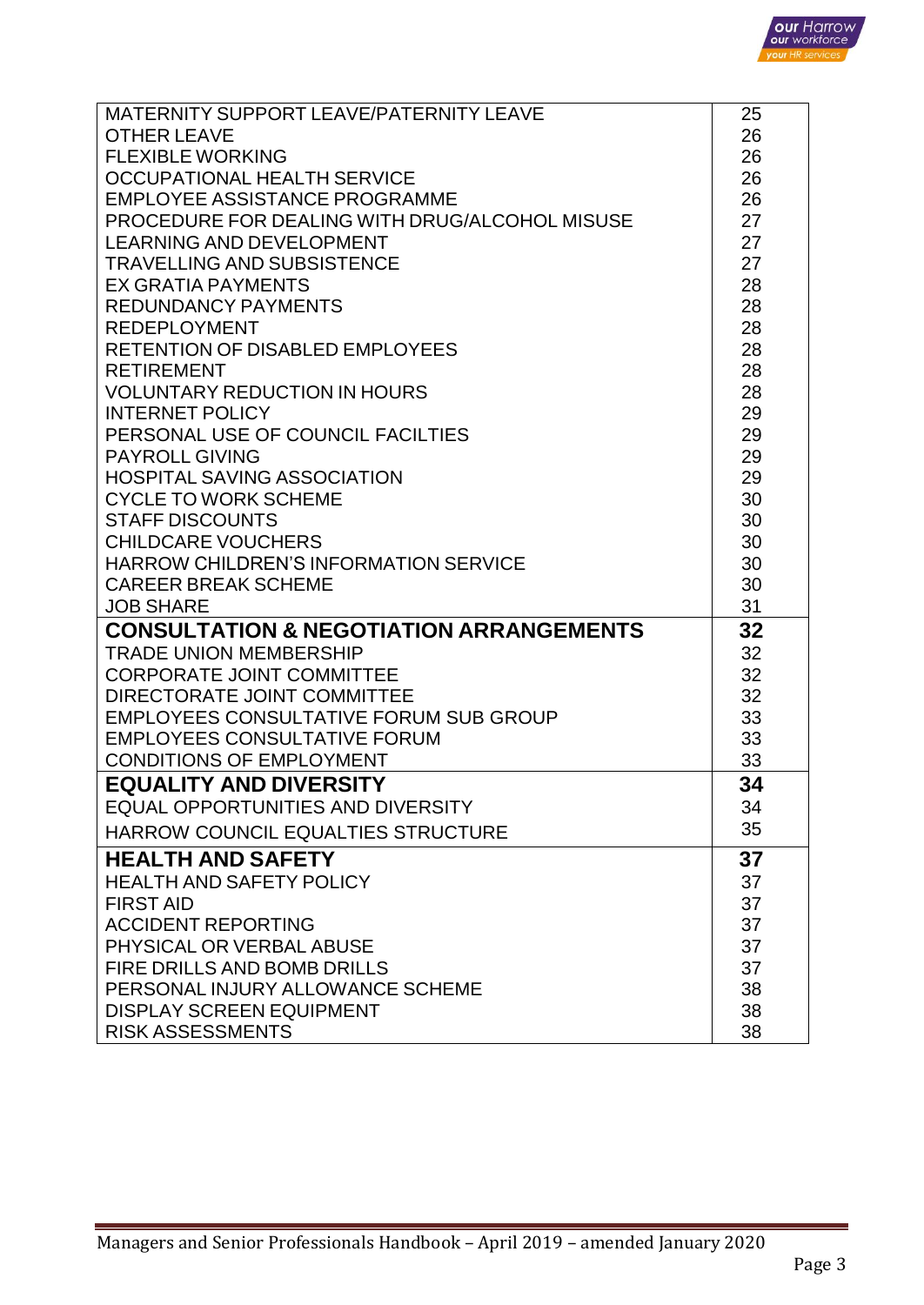

# **INTRODUCTION**

The terms and conditions of your employment with the London Borough of Harrow are found in your statement of particulars, this managers handbook and in Harrow Council's policies and procedures.

Your employee handbook forms an appendix to your statement of particulars and you should keep the two documents together. Your employee handbook summarises some of the key policies relating to your employment. Council procedures are summarised in this Handbook. This employee handbook contains contractual and non contractual documents. For the avoidance of doubt, if there are any inconsistencies between your employee handbook and the procedures, the procedures take precedence.

The handbook and all the HR Policies and Procedures can also be found on the HR intranet home page. **Go to the Harrow Council intranet home page > Click Information by Section > Select Human Resources.** 

If you have any questions about the Managers Handbook please contact HR on 020 8901 2655 or extension 5955 email [AskHR@harrow.gov.uk](mailto:AskHR@harrow.gov.uk)

Amendments will be notified to you if they concern changes to any of the following:-

Sickness provision Pension Disciplinary Policy Performance Management Policy Grievance Policy Sickness Absence Management Policy Remuneration Holiday Entitlement Collective Agreements

All other changes will be notified via newsletter and will be updated on the intranet.

#### **Changes in your personal details**

If you change your name or your address or change the person you have nominated as your emergency contact, you should notify HR by emailing [payroll@harrow.gov.uk.](mailto:payroll@harrow.gov.uk)

If you change your bank details you should contact [payroll@harrow.gov.uk.](mailto:payroll@harrow.gov.uk) who will send you the appropriate form to complete to ensure that your salary is paid into the correct account.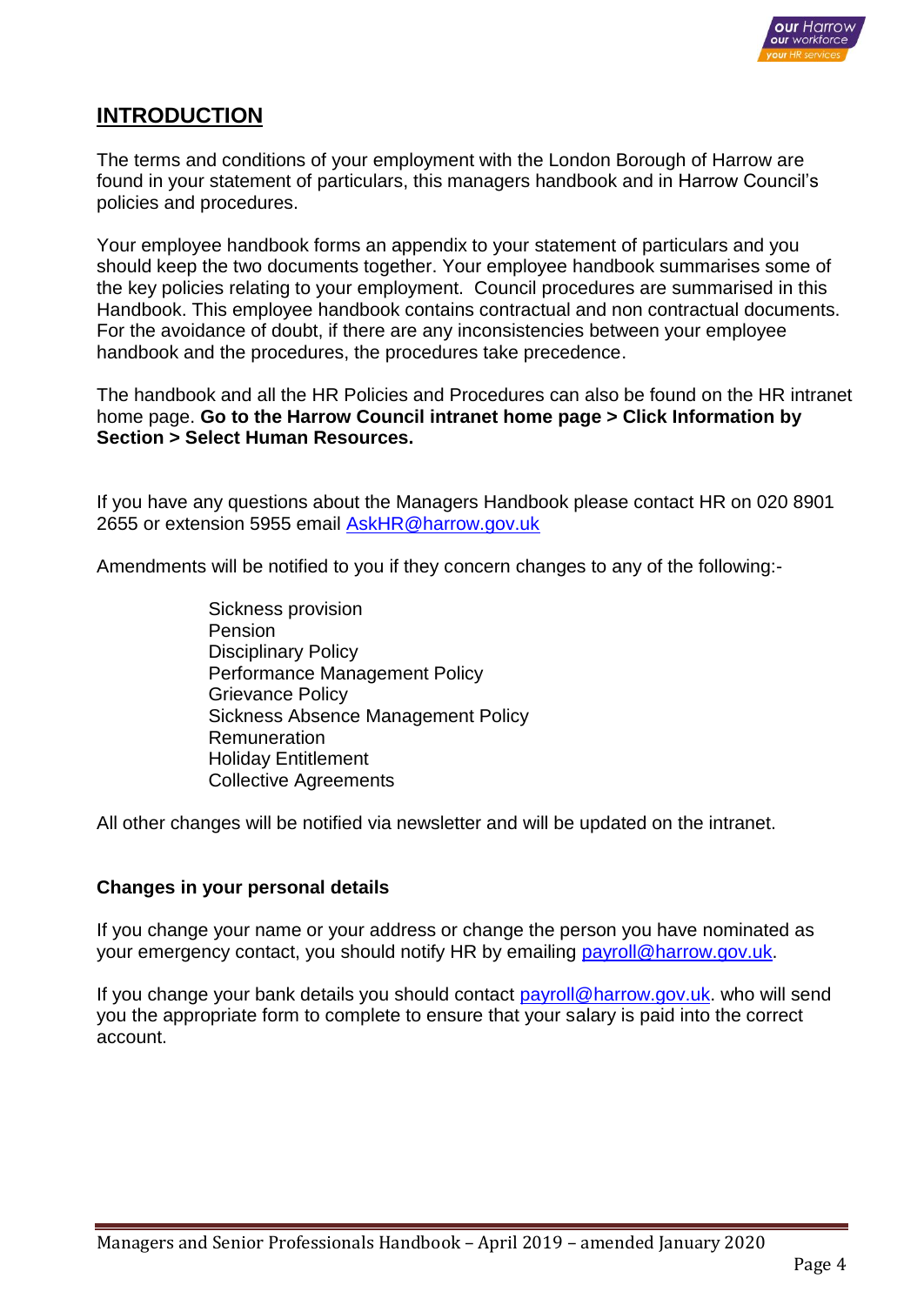

# **Useful Contacts**

| <b>Service</b>                         | <b>Contact details</b>                                                               |  |  |
|----------------------------------------|--------------------------------------------------------------------------------------|--|--|
| Payroll - contracts of                 | payroll@harrow.gov.uk                                                                |  |  |
| employment and general HR              | Telephone: 020 8901 2655 (extension 5955)                                            |  |  |
| queries                                |                                                                                      |  |  |
| <b>HR Employee Relations</b>           | AskHR@harrow.gov.uk                                                                  |  |  |
|                                        | Telephone: 020 8901 2655 (extension 5955)                                            |  |  |
| <b>Recruitment (Pertemps)</b>          | Telephone: 020 8416 8211 Recruitment Team                                            |  |  |
|                                        | recruitment@harrowcouncil.info                                                       |  |  |
| <b>PAWS (Recruitment system)</b>       |                                                                                      |  |  |
|                                        | Email: paws.support@pertemps.co.uk                                                   |  |  |
|                                        |                                                                                      |  |  |
|                                        | Telephone: 0800 011 2768                                                             |  |  |
| <b>Pensions</b>                        | Telephone: 020 8424 1186 Ext 2186                                                    |  |  |
| <b>Learning and Development</b>        | Telephone: 020 8420 5669 or direct dial Ext 5669                                     |  |  |
| <b>Health and Safety</b>               | Telephone: 020 8424 1407                                                             |  |  |
|                                        | Email: healthandsafety.healthandsafety@harrow.gov.uk                                 |  |  |
| <b>Occupational Health Services</b>    | Health Management Ltd, Ash House, The Broyle,                                        |  |  |
|                                        | Ringmer, East Sussex, BN8 5NN                                                        |  |  |
|                                        |                                                                                      |  |  |
|                                        | Telephone: 0845 504 1000                                                             |  |  |
|                                        | http://www.healthmanltd.com/                                                         |  |  |
| <b>Making a Difference Group</b>       | Please contact the chair of the group on 020 8736 6989                               |  |  |
| (MADG)                                 |                                                                                      |  |  |
| <b>Employee Assistance</b>             | Employee Assistance Programme- confidential 24 hour                                  |  |  |
| Programme                              | service offering legal advice/ guidance, debt counselling<br>& financial information |  |  |
| (Workplace Wellness)                   |                                                                                      |  |  |
| <b>Free &amp; Confidential</b>         | Telephone: 0800 111 6387                                                             |  |  |
| <b>Trade Unions</b>                    | GMB 020 8424 1086                                                                    |  |  |
|                                        |                                                                                      |  |  |
|                                        | Unison 020 8424 1795                                                                 |  |  |
| <b>Childcare Vouchers</b>              | http://www.computersharevoucherservices.com/                                         |  |  |
|                                        |                                                                                      |  |  |
| <b>Cycle2work and Cycleplus</b>        | www.salaryplus.co.uk/harrowcouncil                                                   |  |  |
| <b>Access to Work</b>                  |                                                                                      |  |  |
|                                        | Kings House, 1st Floor, Clarendon Road, Harrow,<br>Middlesex HA1 1YJ                 |  |  |
|                                        |                                                                                      |  |  |
|                                        | Telephone: 020 8426 3110                                                             |  |  |
|                                        | Fax: 020 8426 3134                                                                   |  |  |
|                                        | Minicom: 020 8426 3133                                                               |  |  |
|                                        | Email: atw-london-region@jobcentreplus.gsi.gov                                       |  |  |
| <b>Disability, advice, Information</b> | Support group for employees with disabilities                                        |  |  |
| and Support Group                      |                                                                                      |  |  |
|                                        | Email: Daisdais@harrow.gov.uk                                                        |  |  |
|                                        |                                                                                      |  |  |
|                                        | A representative from the Harrow Association of                                      |  |  |
|                                        | Disabled People (HAD) is based at Harrow Council                                     |  |  |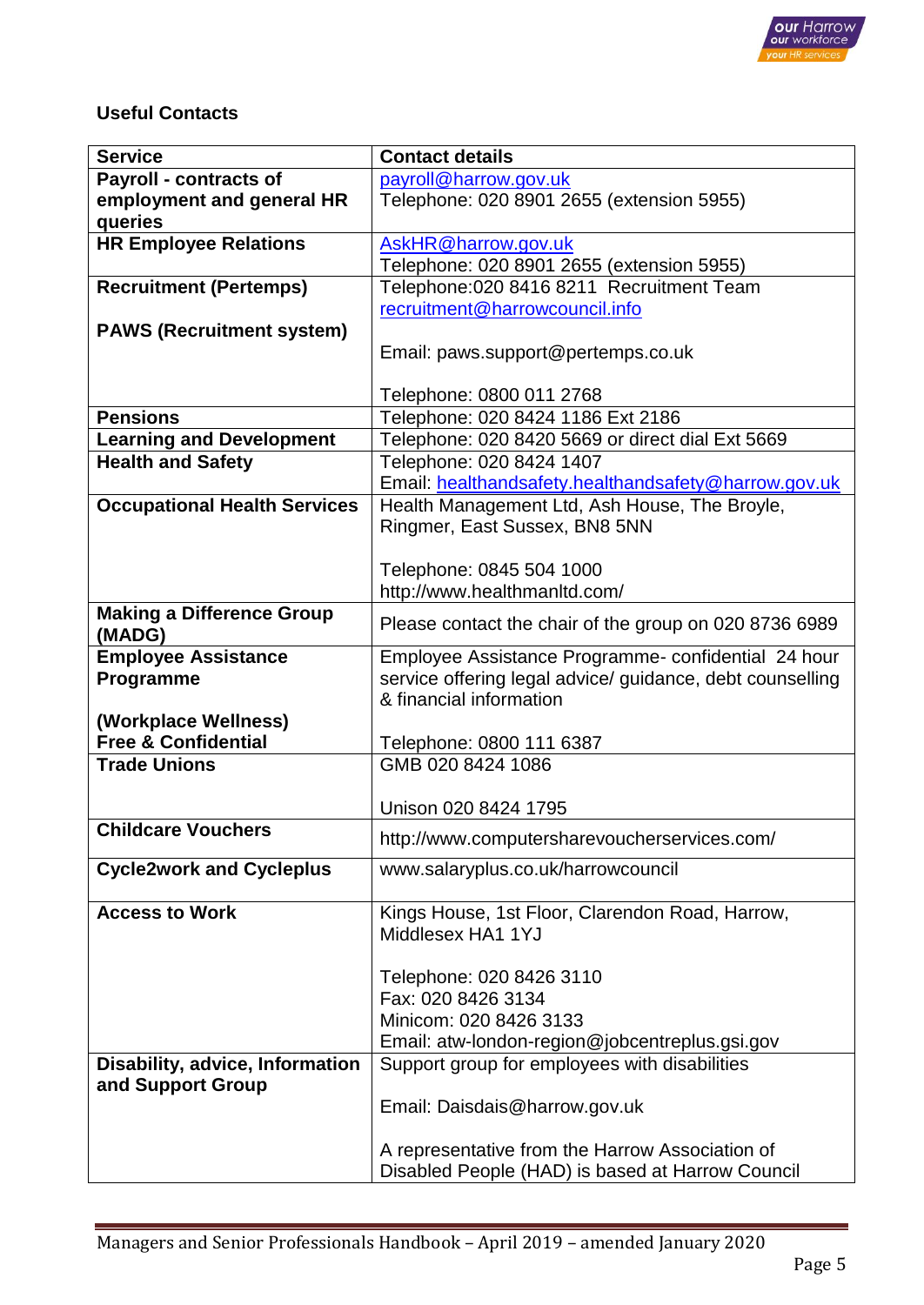

|                       | every Wednesday.                                         |  |
|-----------------------|----------------------------------------------------------|--|
|                       |                                                          |  |
|                       | Telephone: 020 8861 9920                                 |  |
|                       | Fax: 020 8861 9926                                       |  |
|                       | Textphone: 07985 244 177                                 |  |
|                       | Email: general@had.org.uk                                |  |
| <b>Mind in Harrow</b> | 8 Havelock Place, Harrow, Middlesex HA1 1LJ              |  |
|                       |                                                          |  |
|                       | Telephone: 020 8426 0929Email:                           |  |
|                       | info@mindinharrow.org.uk                                 |  |
| <b>Staff Carers</b>   | Support group for employees with caring responsibilities |  |
|                       |                                                          |  |
|                       | 020 8424 1023 (Ext. 2023)                                |  |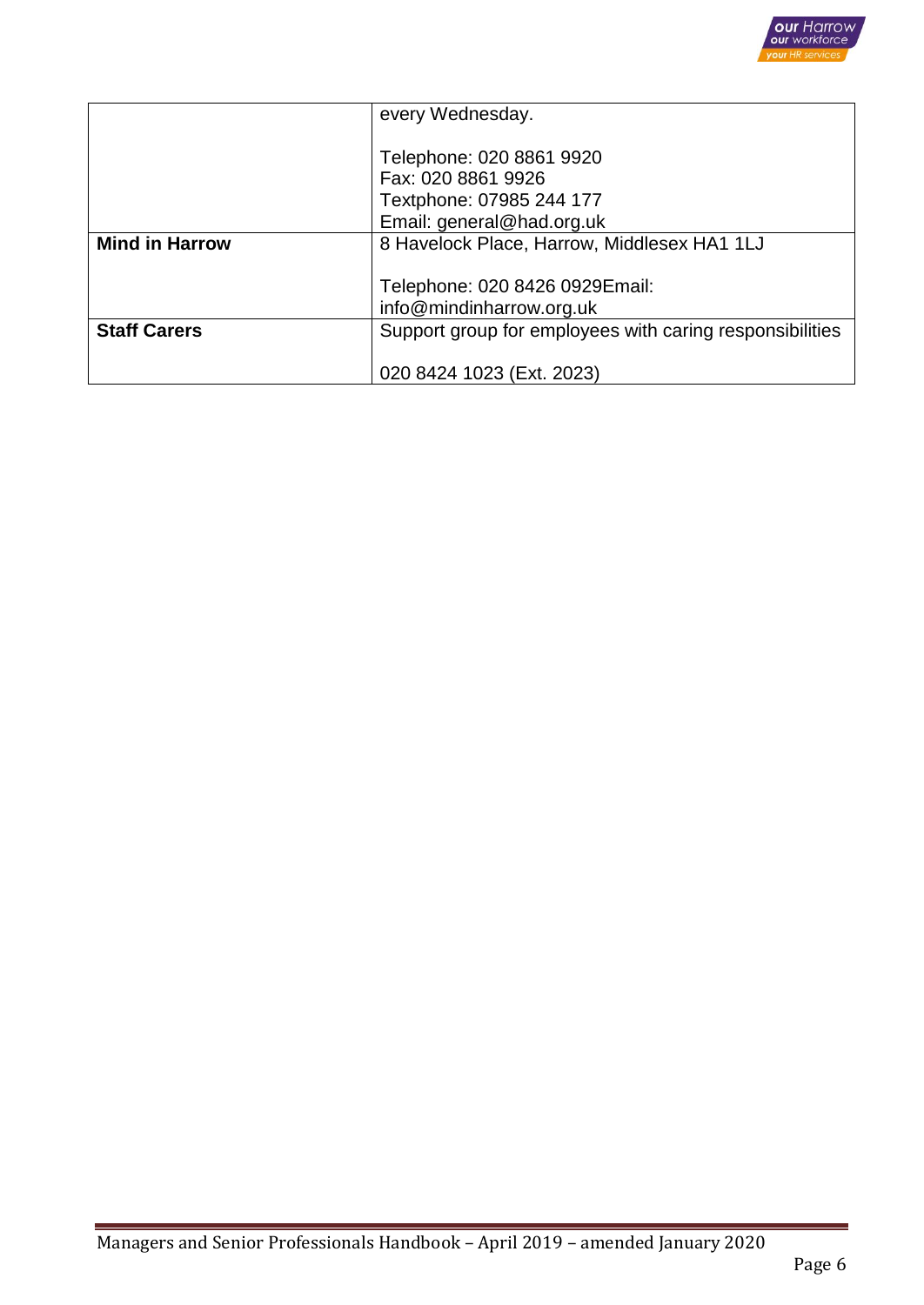

# **SALARY AND HOURS OF WORK**

# **PAY DATE**

You are normally paid a twelfth of your contractual annual pay on the 25th of each month which constitutes pay from the first to the last day of the month. Where this date falls on a Saturday or Sunday or a Monday Public Holiday, you will be paid on the preceding Friday. Payment is by credit transfer to a bank or building society operating within the Bankers Automated Credit System (BACS).

# **SALARY SCALE**

The salary scales from 1<sup>st</sup> April 2019 are:

| Grade           | <b>SCP</b>                                | <b>Basic Salary</b> |
|-----------------|-------------------------------------------|---------------------|
|                 | 1                                         | £45,570             |
|                 |                                           | £47,193             |
| MG1             | $\frac{2}{3}$                             | £48,687             |
|                 | $\overline{4}$                            | £50,244             |
|                 | $\overline{5}$                            | £52,134             |
|                 | $\overline{1}$                            | £54,912             |
|                 | $\frac{2}{3}$                             | £56,469             |
| MG <sub>2</sub> |                                           | £58,029             |
|                 | $\overline{4}$                            | £59,583             |
|                 | $\frac{5}{1}$                             | £61,137             |
|                 |                                           | £58,026             |
|                 | $\overline{2}$                            | £59,802             |
| MG3             | $\frac{3}{4}$                             | £61,536             |
|                 |                                           | £63,357             |
|                 | $\overline{5}$                            | £65,145             |
|                 | $\overline{1}$                            | £68,694             |
|                 | $\overline{2}$                            | £71,079             |
| MG4             |                                           | £72,618             |
|                 |                                           | £74,199             |
|                 | $\frac{3}{4}$ $\frac{4}{5}$ $\frac{5}{1}$ | £75,810             |
|                 |                                           | £85,455             |
|                 | $\overline{2}$                            | £89,250             |
| D <sub>1</sub>  | $\frac{3}{4}$                             | £92,283             |
|                 |                                           | £95,745             |
|                 |                                           | £100,755            |
|                 | $\overline{1}$                            | £106,845            |
|                 | $\frac{2}{3}$ $\frac{4}{5}$               | £110,088            |
| D <sub>2</sub>  |                                           | £113,358            |
|                 |                                           | £116,763            |
|                 |                                           | £120,279            |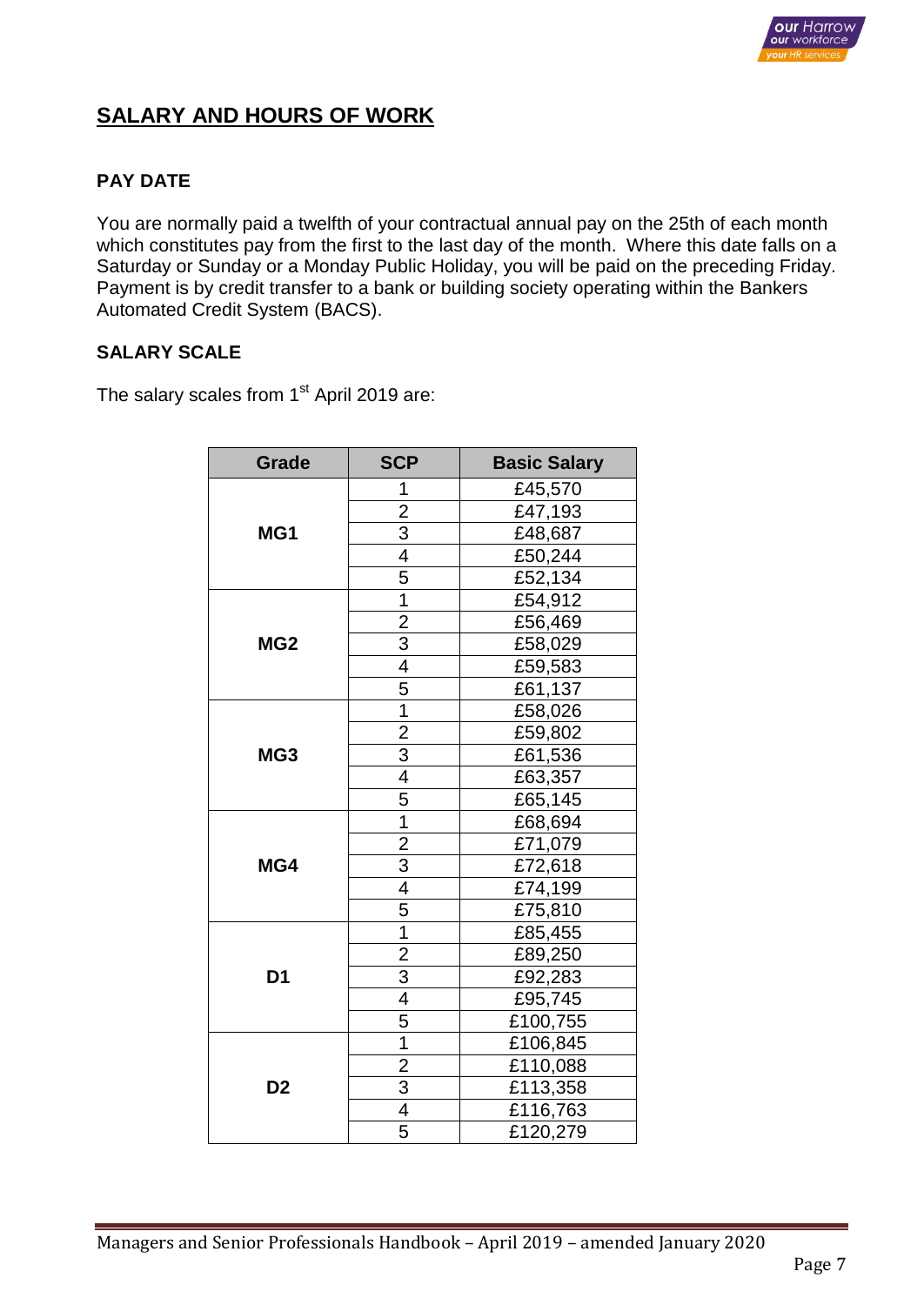

# **SALARY PROGRESSION**

Your letter of appointment will state your starting salary. Progression through the grade is by annual increments payable on 1<sup>st</sup> April each year until you reach the maximum of your grade.

If you commence employment between 1<sup>st</sup> October and 31<sup>st</sup> March you will **not** receive an increment until you have completed 6 months' service.

If you receive a written warning under the Disciplinary, Absence Management or Performance procedures you will not receive the next increment due to you. Normal incremental progression will resume the following year subject to satisfactory performance.

Pay rates will be reviewed each year in accordance with the nationally agreed pay award, the settlement date for which is April 1st.

The Council reserves the right to make a payment in lieu of the notice, when either you or the Council gives notice to terminate your employment.

#### **RECOVERY OF OVERPAYMENTS**

The Council will recover overpayments of salary and expenses incurred by employees in carrying out their employment.

It is the employee's responsibility to report an overpayment as soon as possible to their manager and to HR to prevent the error continuing and to make arrangements for repayment.

#### **JOB EVALUATION**

Your post has been graded using the HAY job evaluation system.

Posts are normally evaluated following an organisational review or the creation of a new post. You can however request a job evaluation if your duties change which, if agreed, will be carried out by at least two HRD advisers and/or managers and validated by the Employee Relations Team Leader.

#### **PAY PROTECTION**

An employee will be entitled to pay protection where there is a reduction in their contractual pay as a result of:

- redeployment to avoid redundancy, or
- re-grading as a result of job evaluation
- restructuring or reorganisation of work

With effect from the start of their new contract, pay protection will be based on the difference between their previous and new contractual pay, provided that the difference is no more than 20%. Where there is more than a 20% difference between the previous and new contractual pay, only 20% will be protected.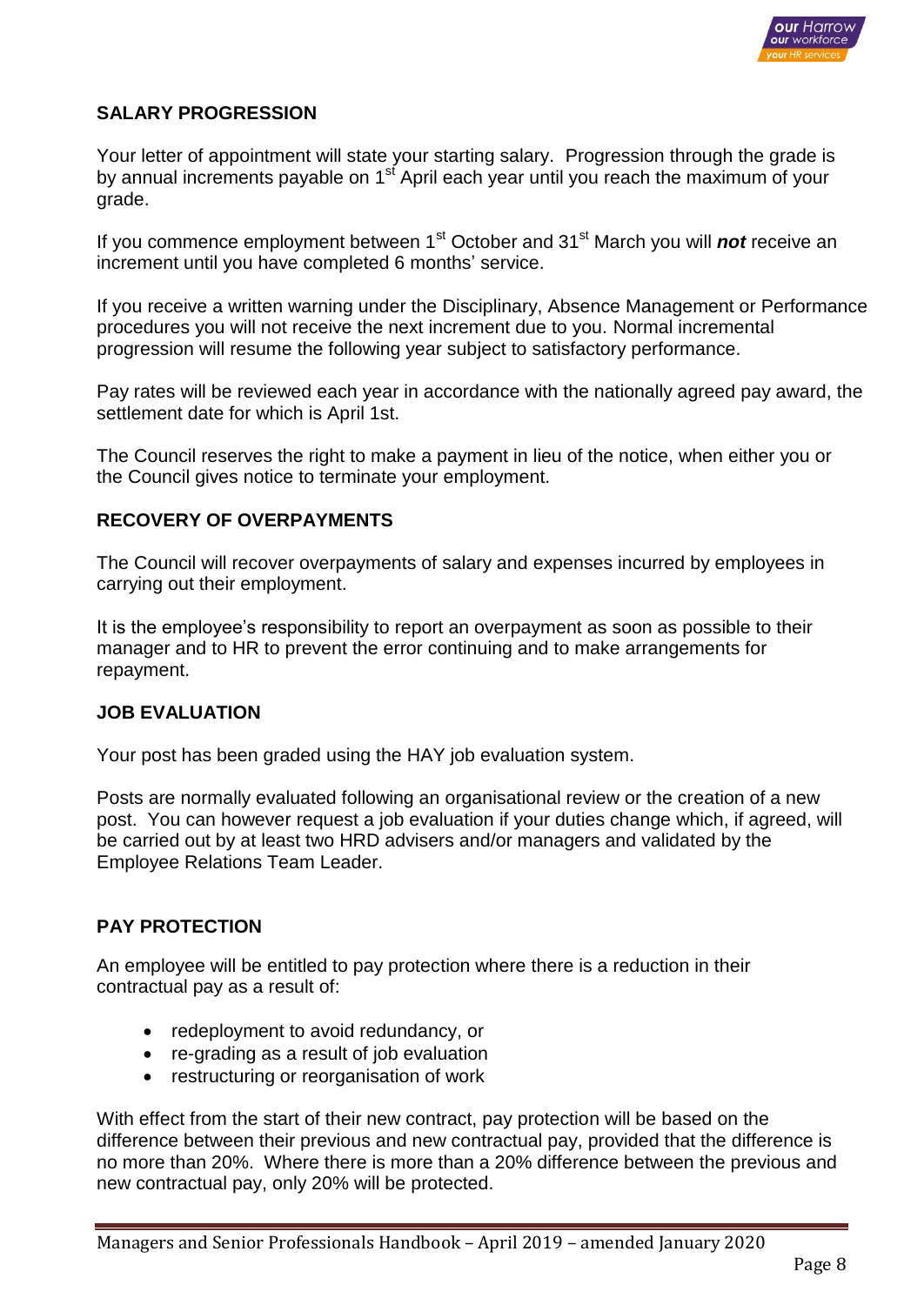

Pay protection will be a phased reduction of pay over a period of not more than two years, as follows:

### **Year One - 100% of the difference for the first 12 months from the date of the redeployment**

#### **Year Two - 50% of the difference for the following 12 months**

Protection arrangements will only apply where an employee accepts a post where the difference between the employee's previous contractual pay and their new contractual pay means a reduction in salary.

Where an employee moves to a higher paid role during the pay protection period, pay protection will cease.

#### **WORKING ARRANGEMENTS**

- (i) You are required to work a standard working week of 36 hours. You can, on the whole, organise your own working hours in a manner consistent with carrying out your duties and responsibilities, subject to the needs of the service. However, your average minimum must be 36 hours, and you are required to work additional hours if necessary to discharge the duties of the post and as such, flexibility is needed in working practices.
- (ii) Overtime and enhanced payments are not payable.
- (iii) Honoraria payments for undertaking additional or onerous duties are not payable other than in very exceptional circumstances (at the discretion of the relevant Chief Officer).

#### **HOURS OF WORK AND THE WORKING TIME REGULATIONS**

Your hours of work are set out in your Statement of Particulars (and other related documents).

The Working Time Regulations are in place to ensure that employees are not required to work excessive hours. The Regulations limit the average weekly hours anyone can be required to work to 48 hours (averaged over a 17 week period).

Night workers are limited to an average of 8 hours work in 24 hours and must have regular health checks. Unless alternative arrangements are made all workers should have 11 hours break from work in every 24 hours and 24 hours break from work in every 7 days. There are special requirements for under 18 year's olds.

There is flexibility within the Regulations to allow workers and employers to jointly arrange working times to suit their situation.

The Working Time Directive stipulates that from 1st April 2009 it is a legal requirement that every employee takes a minimum of 28 days annual leave including Bank Holidays (normally but not always 8 per year).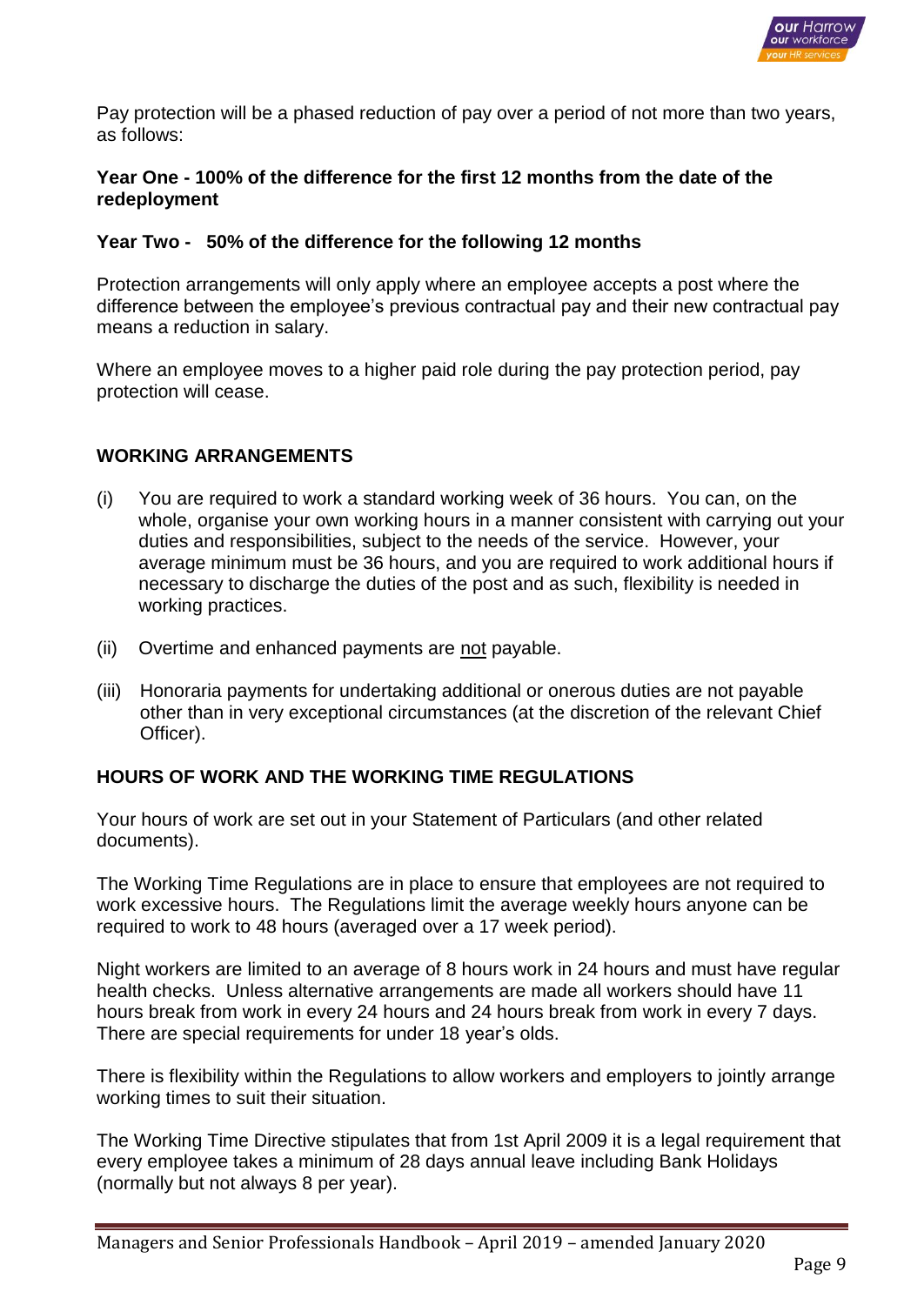

Employees will not be permitted to carry over, bank or apply to sell annual leave until they have taken 28 days leave including Bank Holidays.

## **You should**

- Check if there are special working time arrangements applying to your job
- Plan your week to avoid undue stress
- Record your working time in the way approved for your unit
- Check your average working hours
- Take your rest breaks
- Take your annual leave
- Tell HR if you do more than one job if you currently have two jobs that together add up to more than 48 hours per week (averaged over 17 weeks) you should talk to HR without delay to ensure that you are not breaching the Working Time regulations
- Raise any concerns about your individual or collective working time arrangements with your Manager and/or your Union steward.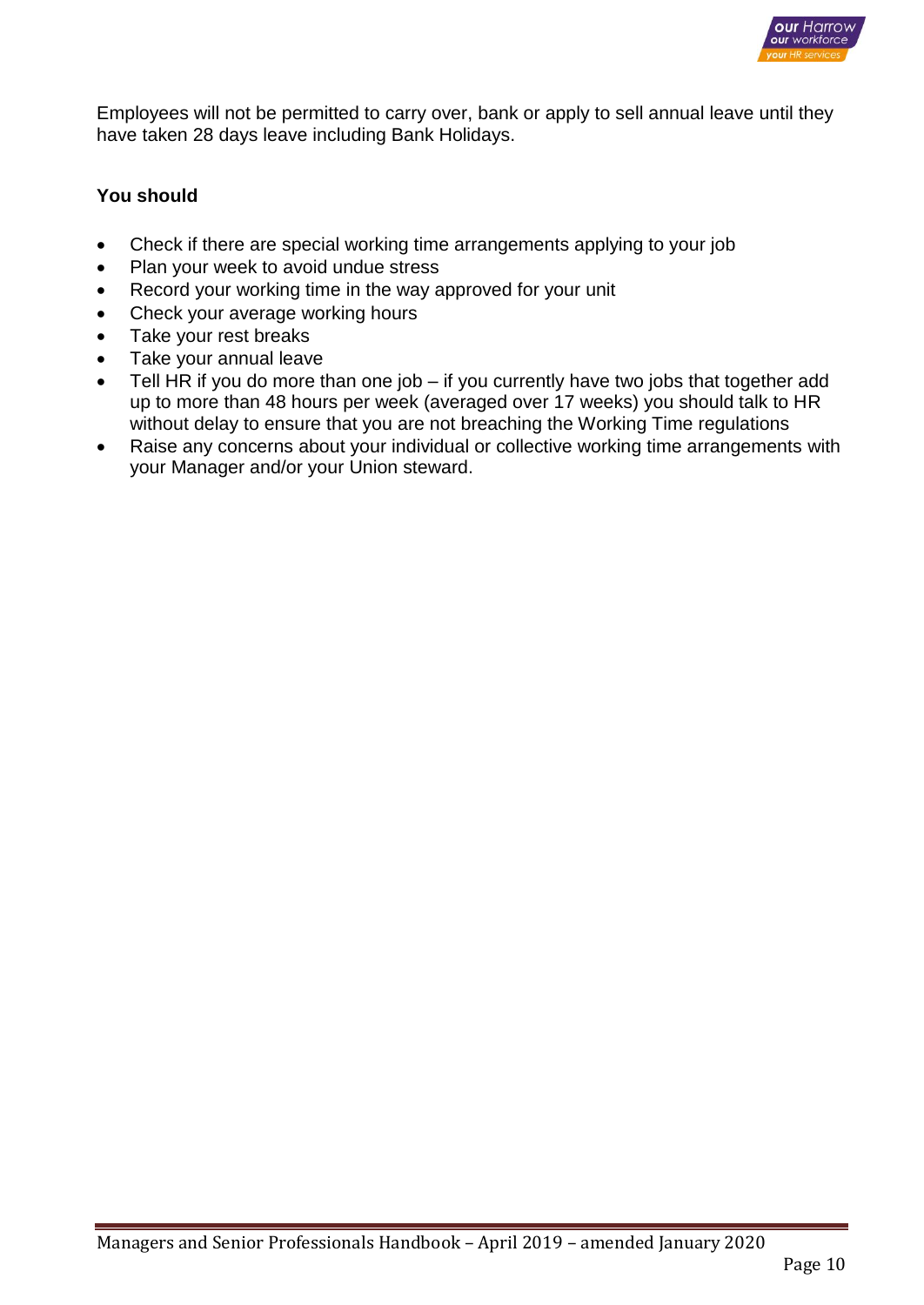

# **EMPLOYMENT CONDITIONS**

# **CONTINUOUS SERVICE**

You are required to confirm that the dates of continuous service, set out in your statement of particulars, are correct within 8 weeks of taking up your job with the Council. If you do not, the Council will take the dates recorded as being correct and agreed by you.

Continuous service affects your entitlement to a range of benefits and statutory entitlements, including the occupational sickness and maternity schemes and redundancy. Other than for redundancy where the break in service to lose continuity of payments has to be of more than 4 weeks, it is 1 week's break in service for other benefits and statutory entitlements. You may therefore have more than one different date for continuous service.

- 1. If this is your first job in local government, the date you commenced employment with the Council is the date your continuous service date started and is used for all purposes.
- 2. If you worked for Harrow immediately before commencing this job and you have ceased that employment, and you had no break in service, your original date of commencement with the Council will count for all purposes.
- 3. If you worked for another Council (or any other body covered by the Redundancy Payments (Continuity of Employment in Local Government, etc.) (Modification) Order 1999 (the Modification Order) immediately before commencing this job and you ceased that employment, service from that authority will count in the calculation of entitlement to annual leave, the Occupational Sickness Scheme and the Occupational Maternity Scheme and redundancy payments. This will be recorded as cumulative service.
- 4. If you currently have another job with this or any local authority and you do not intend to give up that job, then length of service in your other current job will count as continuous service towards the calculation of entitlement to annual leave, the Occupational Sickness Scheme and the Occupational Maternity Scheme and redundancy.

The earliest continuous service date may, however, only be used once for calculating redundancy payments.

5. If you are voluntarily returning to work in local government employment, without a break, and your employment with your last employer was because of a TUPE transfer, previous continuous local government service will be recognised for calculation of entitlements to annual leave, occupational maternity leave/pay and occupational sick pay, provided your return to local government service is within five years of the original transfer.

The above does not, however, affect your entitlement to redundancy pay which is calculated based on service in current employment.

This agreement applies to all employees who have returned to local government service since 1<sup>st</sup> April 1997; however, the calculation of the resulting benefits, such as additional leave, will only take effect from 1st April 2002.

If 3, 4 or 5 above apply, you should bring this to the attention of Human Resources.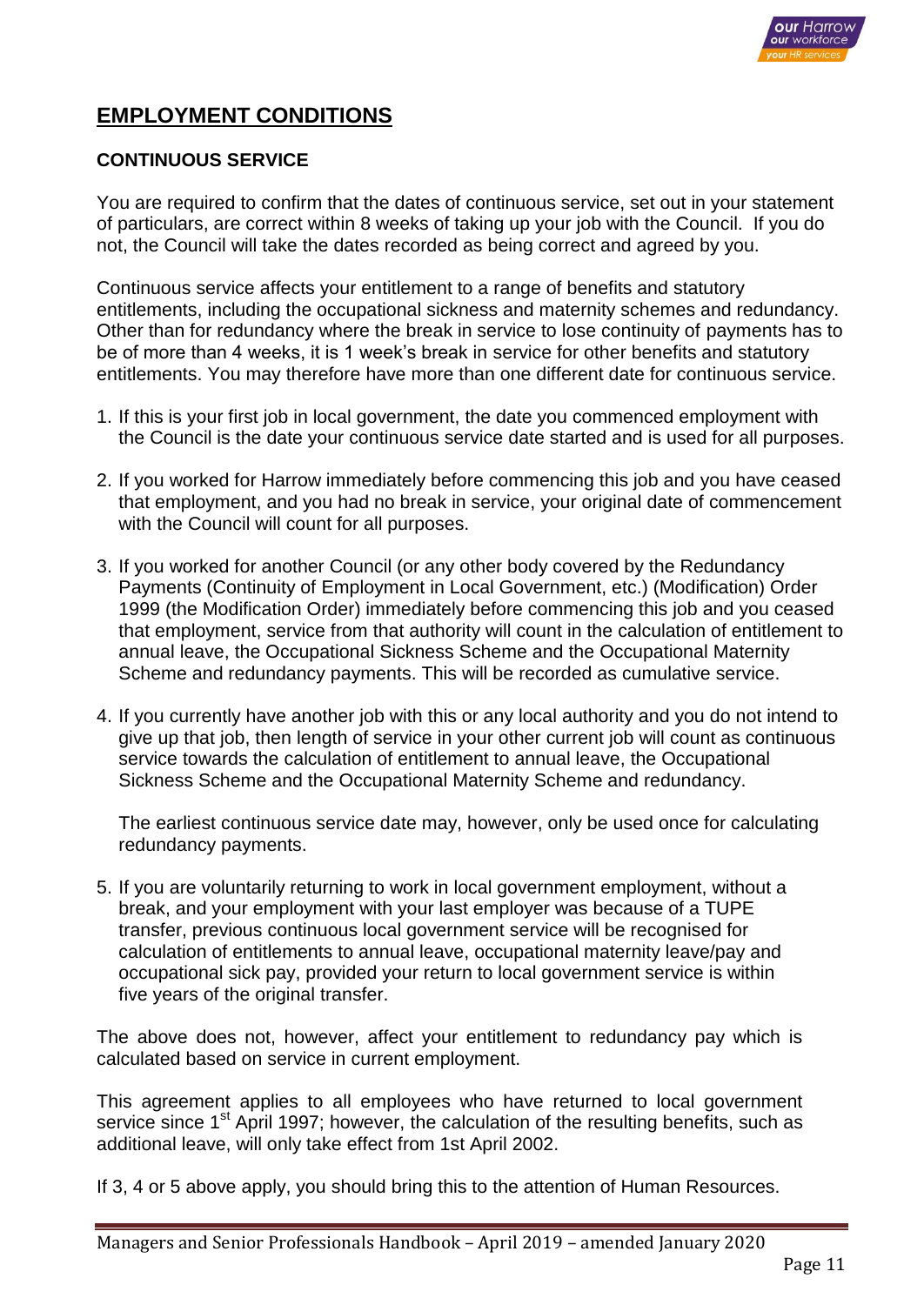

# **DECLARATION OF INTERESTS**

You must inform your Director if you have:

- any financial or non financial interests which could bring about conflict with the Council's interests;
- are a member or intend to become a member of any organisation, not open to the public, without formal membership and commitment of allegiance or which has secrecy about rules or membership or conduct.

If either of the above apply, you should complete the declaration of interests form which is available on the Council Intranet site.

# **CODE OF CONDUCT**

All employees of the Council are required to adhere with the Code of Conduct which can be found on the HR Intranet site

#### **PROBATION PROCEDURE**

All new appointees to Harrow are subject to a probationary period. The initial 26 weeks\* of your appointment is a probationary period during which you are required to establish your suitability for the job. Should you fail to satisfy the Council as to your suitability, your employment with the London Borough of Harrow may be terminated.

To successfully complete your probation period you must complete all mandatory training and attend Corporate and Departmental Induction.

During your probationary period the period of notice that the Council is required to give is four weeks irrespective of your grade.

\*Some employees e.g. newly qualified Youth Workers, social workers on the ASYE programme and certain employees working within the Safeguarding and Family Support division of Children's Services Directorate will be subject to a 12 month probationary period, as specified in their offer of appointment.

#### **GRIEVANCE PROCEDURE**

The Council expects employees to maintain good relationships with colleagues and members of the public, is committed to the belief that every employee has the right to be treated fairly at work and to work without fear of discrimination, bullying or harassment.

The Council encourages anyone who considers that they have been the subject of any unfair or unjustified treatment to bring this to the notice of management.

The Grievance Policy ensures that employee complaints are responded to in a fair and consistent manner and resolved as soon as possible.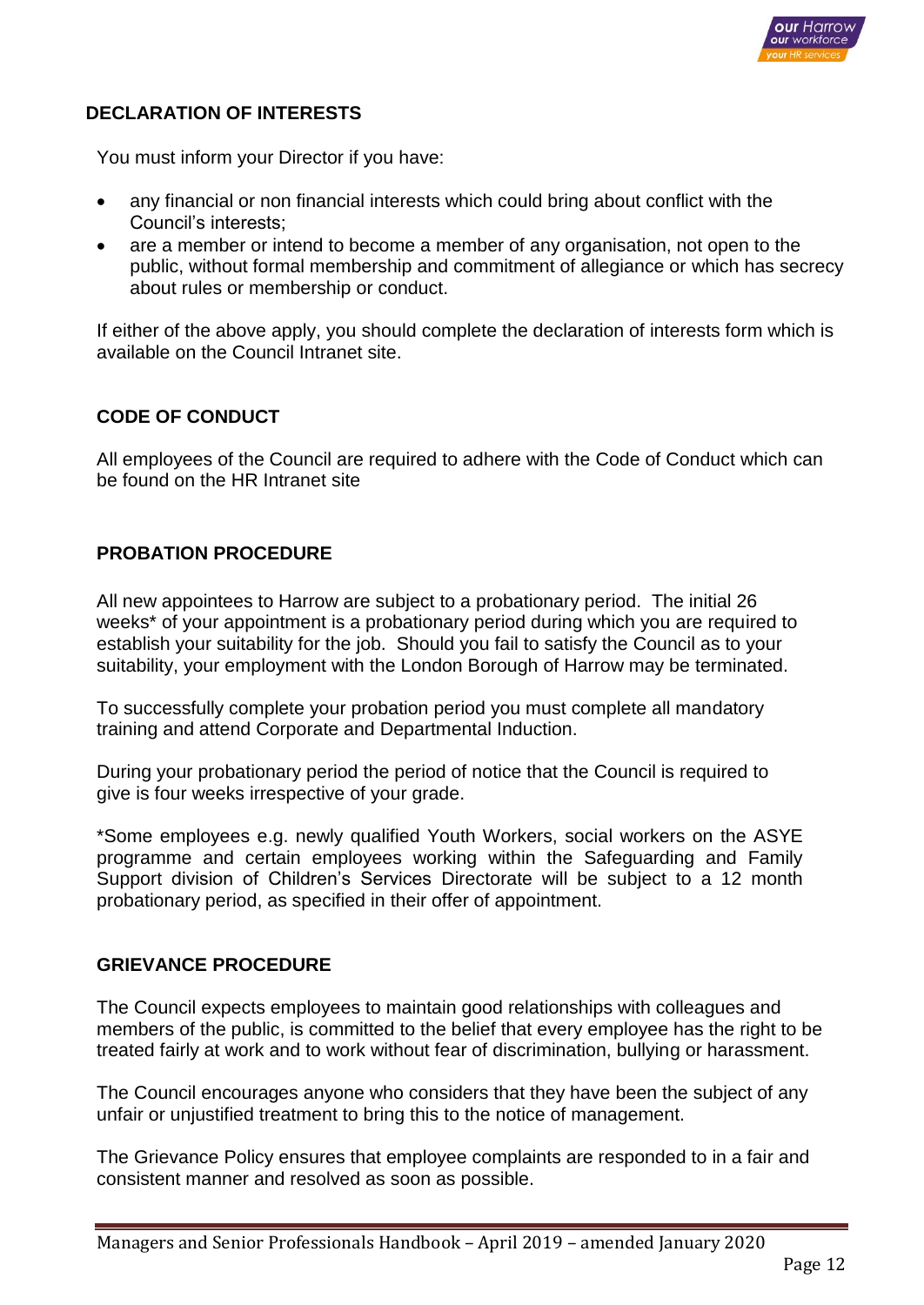

If you have a grievance relating to your employment you should raise it under the following procedure:-

- In the first instance, you should discuss the issue with your line manager.
- Where an employee has raised a complaint with their manager, which cannot be resolved through day-to-day management, the formal procedure will be implemented. The employee submits a written complaint which will be considered formally by the manager at a meeting. If appropriate the manager will arrange for an investigation into the grievance. The manager will then consider whether the grievance warrants any action and convey their response to the grievance at a formal meeting and in writing.
- You are entitled to be accompanied or represented by a fellow work colleague or your trade union representative at the grievance meetings.

For further information, please refer to the Grievance Policy which is in the HR section on the Council Intranet site.

# **DISCIPLINARY PROCEDURE**

The aim of the Discipline Procedure is to help and encourage all employees to achieve and maintain acceptable standards of conduct.

The Discipline procedure is used to ensure that managers promptly address concerns relating to conduct and take all reasonable steps to assist employees to reach and maintain the required standards of conduct/behaviour and identifies actions which may be taken to address concerns.

Where, following an investigation, it appears an employee's conduct may warrant disciplinary action a Disciplinary Meeting will take place. This could result in a first or final warning being issued or where the misconduct is cumulative or one of gross misconduct, the employee's contract of employment may be terminated.

Employees may be accompanied by their trade union representative or work colleague at formal meetings and have the right to appeal against any decision to take disciplinary action.

# **PERFORMANCE MANAGEMENT PROCEDURE**

The Council believes that its success is dependent upon the performance of its employees and is committed to making the best use of their potential by improving and maintaining their development and capability.

The procedure has been developed to enable managers to work with employees to promptly address capability concerns and take all reasonable steps to encourage, support and enable employees to improve and maintain their performance and sickness absence record.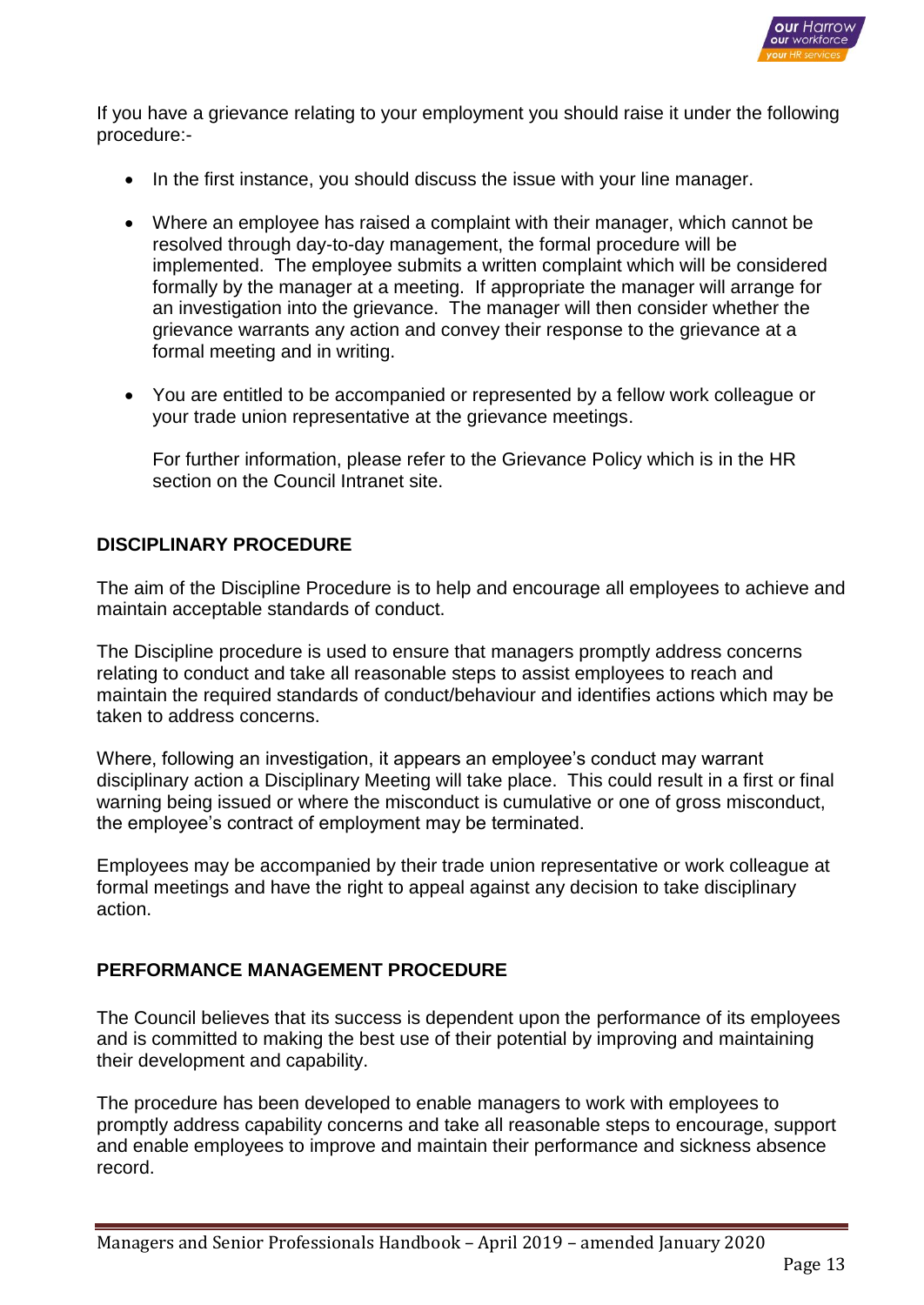

If the performance issue relates to your performance at work, your manager will support and advise you towards improving this. If following a guidance meeting and the development of an action plan your performance does not improve a Performance Meeting will take place and a first or final warning may be issued. If your performance does not improve, further Performance Meetings may take place which could ultimately result in your employment being terminated.

You have the right to be accompanied at any formal meetings in connection with performance and there is a right of appeal against warnings or dismissal.

# **NOTICE PERIOD**

The contractual length of notice you are required to give if you wish to terminate your employment with the Council is 12 weeks.

If the Council terminates your employment you will be given 12 weeks contractual notice, unless you are within your probationary period. If the Council terminates your employment within your probationary period, you will be given four weeks' notice.

# **RIGHT TO WORK IN THE UK**

Prior to commencing your employment with Harrow Council, your documents will have been checked to ensure that you have the right to work in the UK. It is your responsibility to inform your manager if there are any changes to your particular circumstances which could affect your status.

You may be asked, at any time, to provide evidence or documentation to verify your right to work in the UK.

If, for any reason, you lose the right to work in the UK your employment with the Council will cease immediately.

# **POLITICALLY RESTRICTED POSTS**

Certain designated posts and others by virtue of the duties performed are politically restricted in accordance with the Local Government and Housing Act 1989, Local Government Officers (Political Restrictions) Regulations 1990 and The Local Government and Housing Act 1989 (LGHA 1989) as amended by ss.202-202 The Local Government and Public Involvement in Health Act 2007 and s.30 The Local Democracy, Economic Development and Construction Act 2009, which means that certain officers are not permitted to take part in a number of political activities including standing for political office and canvassing.

For a more detailed summary of the legislation, please see the Council's Guidance on Politically Restricted posts on the intranet.

You will have been informed if your post is subject to political restrictions in the Statement of Particulars which accompanies your offer of employment.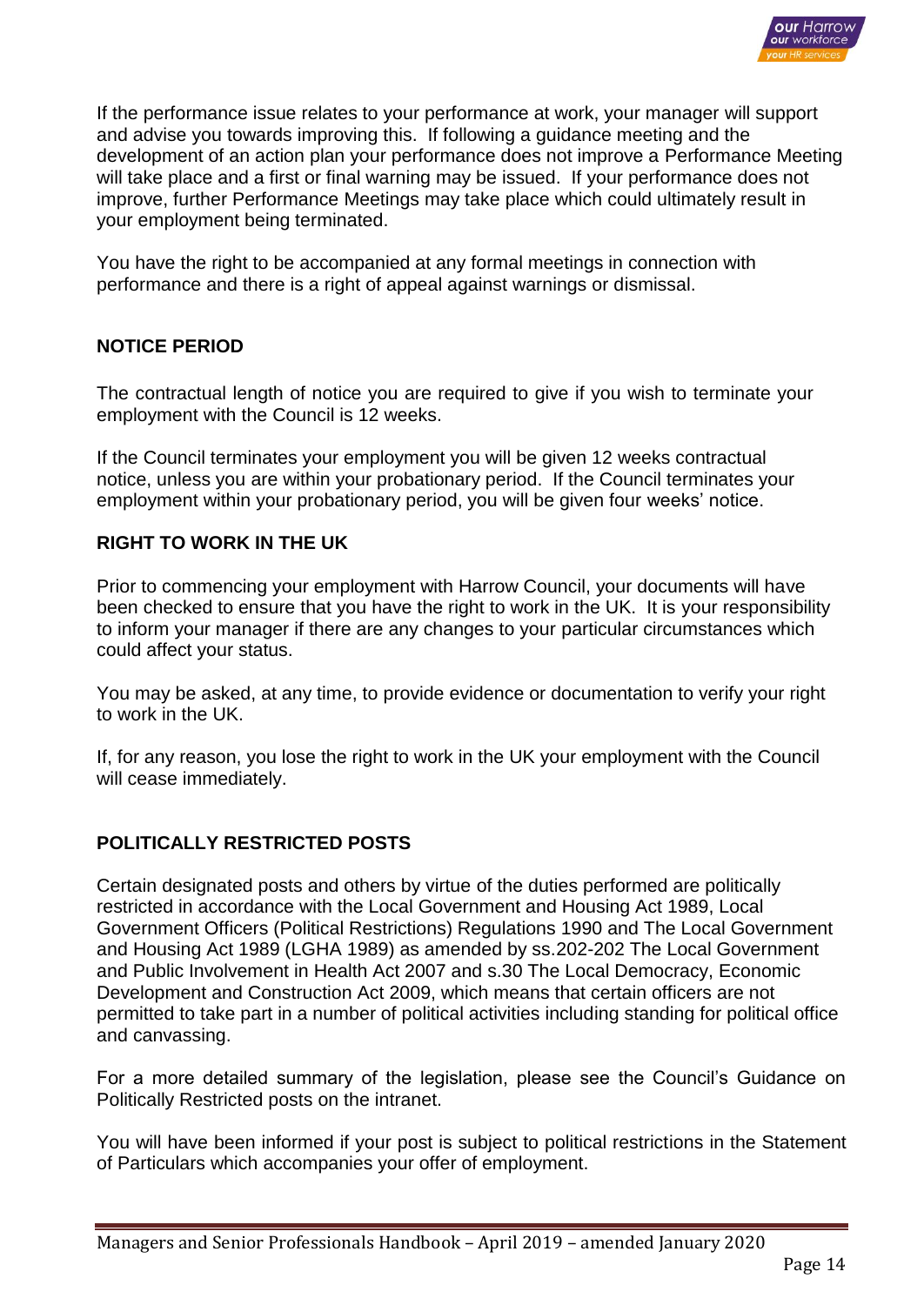

The political restrictions are deemed to be incorporated into the contracts of employment and breach of the restrictions is a breach of contract.

A complete list of politically restricted posts is available in Committee Services.

# **PLACE OF WORK**

In accordance with your terms and conditions of employment, the Council reserves the right to change your place of work. You may be required to work at any location within the London Borough of Harrow. The Council does not pay excess travel costs incurred in this situation.

## **EMPLOYMENT PROCEDURES AND GUIDANCE**

Employment Policy statements are contractual, but employment procedures and any supporting guidance, including best practice notes, are non-contractual.

# **DECLARATION OF CRIMINAL CONVICTIONS**

During the recruitment process, all applicants for employment with Harrow Council are required to disclose details of criminal convictions, cautions, bind overs or reprimands and any pending prosecutions.

In addition, if your post is one of those subject to certain provisions in the Rehabilitation of Offenders Act 1974 (Exceptions) (Amendment) Order 1986, you will have been required to disclose details of any criminal convictions, cautions, bind overs or reprimands which in other circumstances would be considered "spent". Your appointment will have been made subject to a satisfactory disclosure check obtained from the Disclosure and Barring Service (DBS).

All employees of the London Borough of Harrow are required to inform their manager immediately if, at any point during their employment with Harrow Council, they receive a criminal conviction, caution, bind over or reprimand or are charged with an offence, irrespective of the post they hold.

If it subsequently comes to light that an employee has failed to disclose convictions, etc. at the appointment stage, or during the course of their employment at Harrow Council, their employment may be subject to disciplinary action including dismissal.

#### **SICKNESS ABSENCE**

#### **Notification of sickness absence**

You must notify your manager (or nominated person) as early as possible on (or if possible before) the first day of your absence from work due to sickness or ensure that someone else does this for you as soon as possible.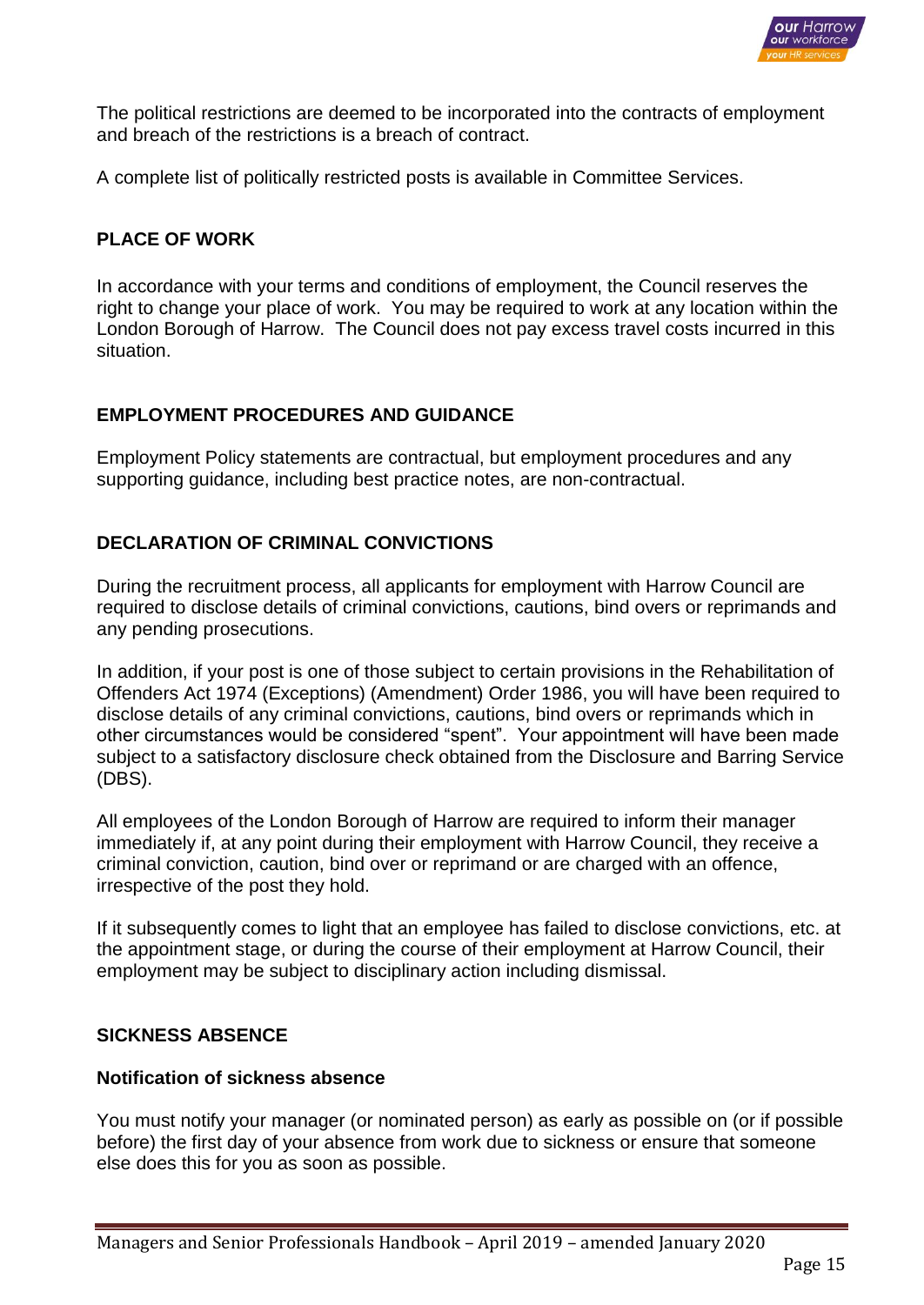

You must keep in touch with your manager during your absence, providing information on your condition. You should make contact daily until there is a clear indication of the duration of your sickness absence e.g. receipt of a Statement of Fitness for Work and/or a date for return to work.

On your return to work you must submit a Self-Certification form to cover your absence due to sickness from the first day. Your manager will arrange to meet with you to conduct a Return to Work Interview.

Your absences will be monitored in accordance with the Council's Performance Management Procedure which is available on the Council intranet.

## **Performance**

If persistent short or continuing long term sickness absence which does not improve following a Guidance Meeting, a Performance Meeting will take place and as a result you may be issued with a first or final warning. If your sickness absence level does not improve, further Performance Meetings may take place which could ultimately result in your employment being terminated.

Your manager will monitor your sickness absence record and if you hit one of the triggers for absence (see below) meet with you to review your absence record.

Triggers for Absence

- 3 separate occasions, irrespective of the length of each absence, within a 3 month period, or
- 5 separate occasions, or for a total of 12 days, in any 12 month period, or
- a pattern or manner that causes concern; e.g. repeatedly absent on either side of a weekend/or attending for work then frequently going home due to sickness.

You may be referred to the Occupational Health Service for them to provide advice on how to assist you to attend work regularly or if returning from longer absence.

#### **UNAUTHORISED ABSENCE**

If you are absent from work you are required to inform your manager of the reason for your absence and provide any supporting documentation if requested. If you fail to do so within a reasonable time or if your manager considers the reason for your absence is not acceptable then your absence will be considered unauthorised.

Unauthorised absence is unpaid and disciplinary action may be taken against you which may result in dismissal.

#### **SECURITY IDs AND COUNCIL VISITORS**

To improve physical security at the Civic Centre, all staff are required to prominently display their ID. Further details are available on the Council's Intranet.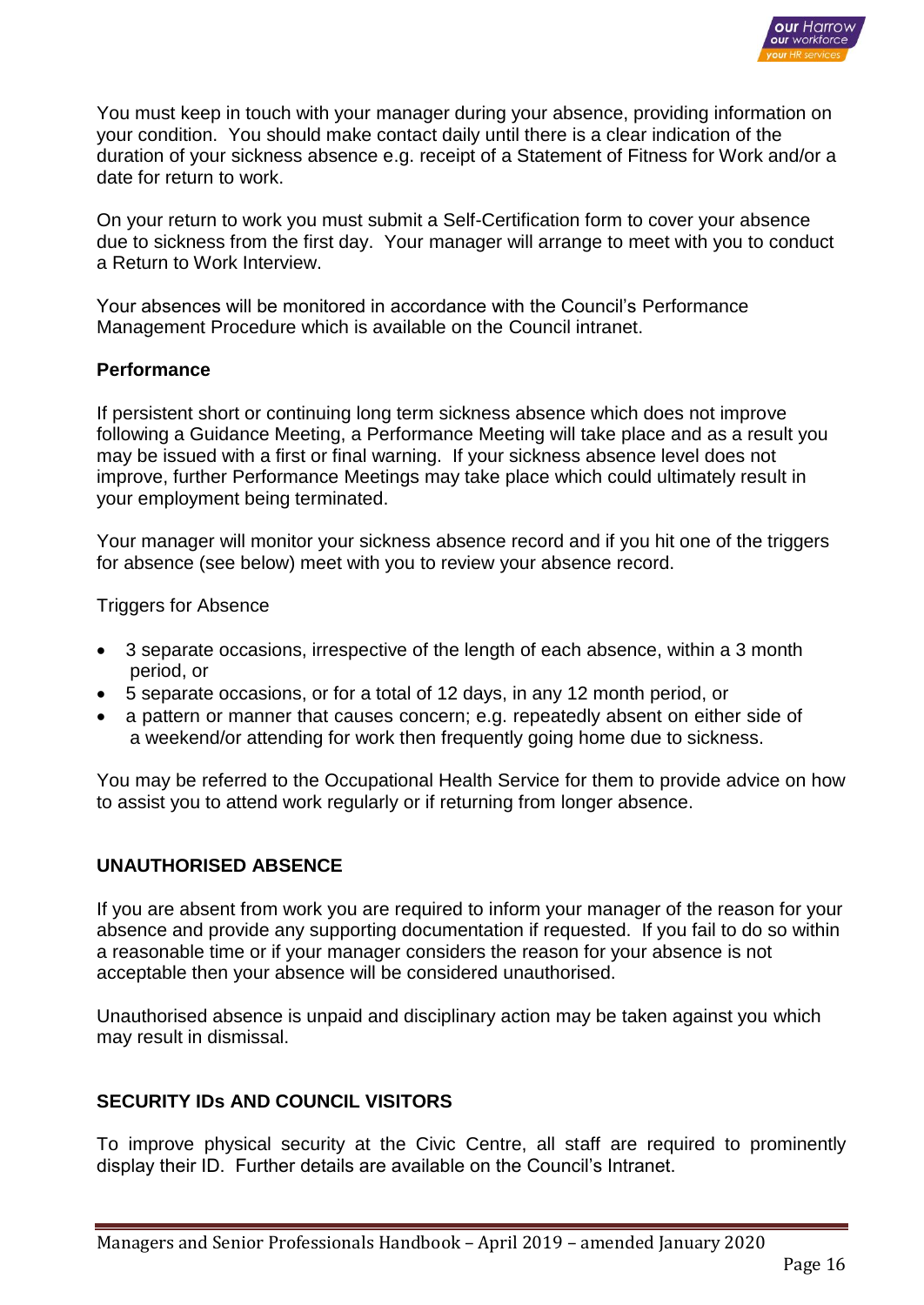

## **CONFIDENTIALITY**

During the time you are working for Harrow Council, as part of your normal duties, you may have access to confidential information that can identify a client, an employee or service user. In addition, you may have access to confidential information in relation to council business e.g financial, planning proposals, etc. This confidential information should not be revealed to any person except in the proper course of your duties.

Confidential information also includes all information, which has been specifically designated as confidential by the council and information, which relates to the commercial and financial activities of the council, the unauthorised disclosure of which would embarrass, harm or prejudice the council.

Information relating to past, current or prospective clients, employees and service users is confidential and should not be discussed or disclosed outside of the work environment, and must be held and processed in accordance with relevant council policies and Data Protection Legislation.

All records, documents other papers considered to be confidential, together with any copies or extracts thereof, made or acquired by you in the course of your employment shall be the property of the council and must be returned to the council on termination of your contract.

You should not, unless authorised by the council or required by your duties under your employment contract, use for your own benefit or gain or divulge to any persons, firm, company or other organisation whatsoever any confidential information belonging to the council or related to its affairs or dealings, which may come to your knowledge during your employment. Even where confidential information enters the public domain via another source, you should refuse to confirm the information if requested to by persons outside the authority and raise the issue with your manager.

You will be guilty of a breach of trust and potentially subject to disciplinary action including dismissal, if personal information relating to clients, service users and third parties is revealed to any person except in the proper course of your duties.

Under Data Protection Legislation and the Freedom of Information Act, members of the public have rights to access certain information. If a request is received the statutory requirements of these acts must be complied with, however, if you are unsure about the status of any information or whether you should respond to a request for it, seek advice from your manager.

#### **DISCLOSURE OF INFORMATION - WHISTLEBLOWING**

The Council is committed to the highest possible standards of conduct, openness, honesty and accountability and takes seriously any issues of malpractice or wrongdoing.

All Council and School employees are expected to alert the Council/School of any genuine concerns they have about practices, which could undermine the trust and confidence of the public in the Council/School or its employees.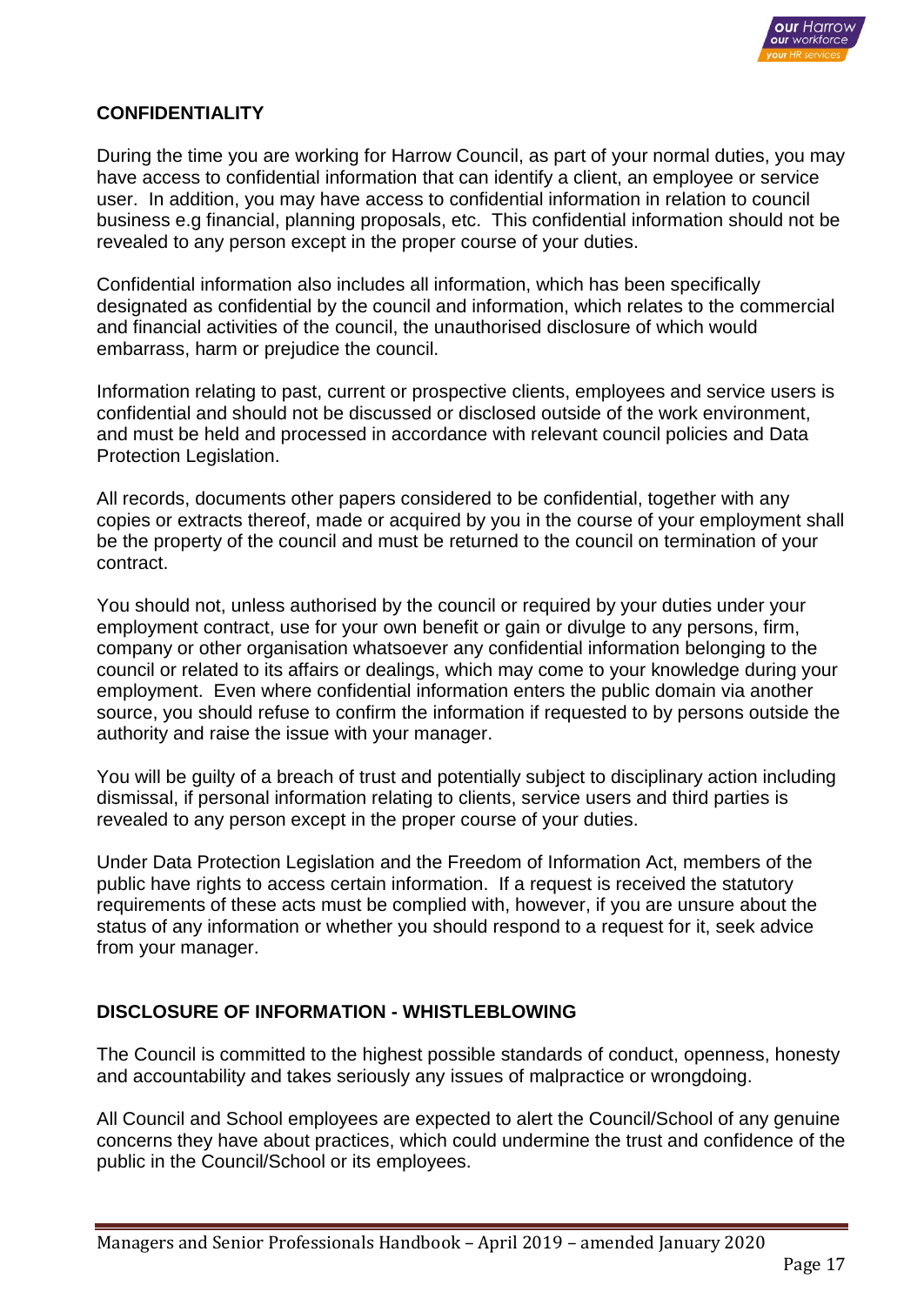

The Council's Whistleblowing Policy & Procedure sets out in detail how to raise serious concerns and the actions that the Council will take to investigate the situation. The procedure offers protection to employees provided their disclosures are made in good faith to other officers within the Council or other named persons within the procedure.

Concerns should be raised in the first instance with the Monitoring Officer. Where this is not appropriate, for example, if you suspect that the Monitoring Officer is involved in the matter complained of, you should approach the Chief Finance Officer.

If you need to discuss the issue, confidential support is available from your trade union. You can also receive guidance or advice on how to pursue your concerns from HR.

# **EMPLOYMENT OF RELATIVES/PARTNERS/FRIENDS**

This policy provides guidance for employees working with relatives, partners or close friends and sets out procedures to ensure there can be no grounds for suspicion that employment decisions could in any way be influenced by improper motives.

There should not be a line management relationship between relatives, partners or close friends, except in exceptional circumstances. If a line management relationship does exist specific rules are set down concerning authorisation and documentation processes. Where a relationship develops in the working environment, an assessment must be made of the possible implications and consideration given to any action, which may need to be taken.

# **EMPLOYEE RECORDS AND DATA PROTECTION**

Your records are held in accordance with Data Protection Legislation.

You should be aware that the Council will collect, retain and process personal information about you on your personal file, in the recruitment system and in payroll and pensions systems. Information relating to you will be used for workforce monitoring purposes.

The Council regularly produces a detailed workforce profile analysing the nine protected characteristics (i.e. sex, race, disability, age, gender reassignment, pregnancy and maternity, sexual orientation, marriage and civic partnership, religion or belief) by pay bands. The Council also uses this information to monitor Council employment policies and procedures and, in addition, produces ad hoc reports and responses to survey requests from other organisations.

You will not be personally identifiable in these statistics as classification will be by group e.g. by ethnic origin, gender, age, etc.

In addition, data is taken from a number of Council systems for other specific purposes (see section *national fraud initiative* below).

You also have the right of 'subject access', under this Act, which means you have a right to find out what information is held about you on computer and paper records in relevant filing systems.

If you wish to view or receive a copy of the personal data held on you, you should do so in writing to [Payroll@harrow.gov.uk](mailto:Payroll@harrow.gov.uk)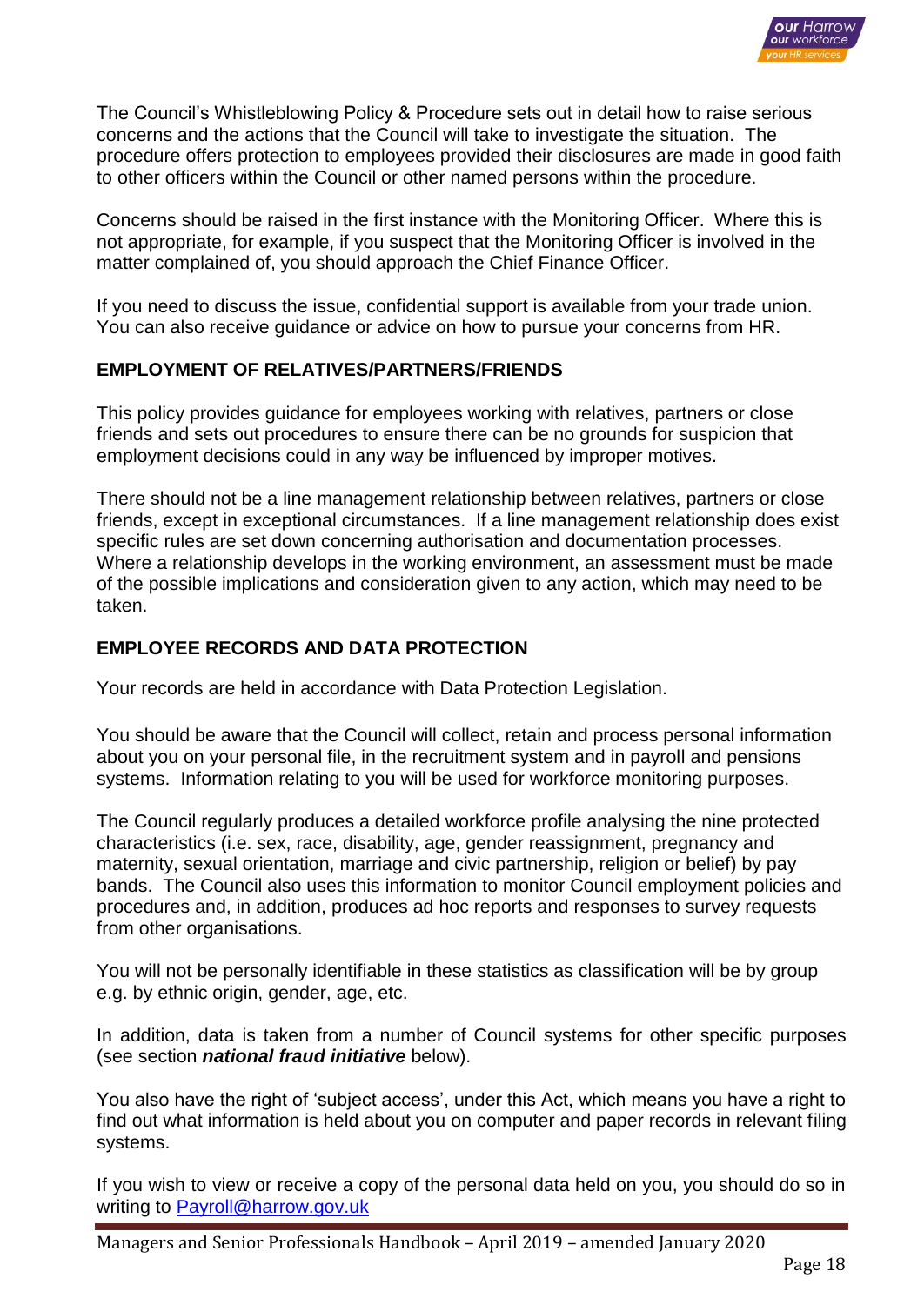

From time to time you will be asked to confirm that the personal information held on you by the Council is correct.

If you have any concerns regarding your personal information held by the council please contact the HR Service Centre on 020 8 901 2655.

# **THE NATIONAL FRAUD INITIATIVE**

The council participates in the National Fraud Initiative (NFI) which is led by the Cabinet Office for which participation by local authorities is mandatory as laid out in Paragraph 2 of Schedule 9 of the [Local Audit and Accountability Act 2014.](http://www.legislation.gov.uk/ukpga/2014/2/schedule/9/enacted) The NFI exercise principally helps ensure that fraud is prevented and detected and any subsequent overpayments identified are dealt with appropriately. The NFI has run every two years since 1996 and is firmly established as the United Kingdom's premier public sector fraud detection exercise. The exercise has identified in excess of £1.69 billion of fraud and error overpayments since its inception and some interesting case studies can be read [here.](https://www.gov.uk/government/publications/national-fraud-initiative-case-studies) It uses advanced data matching techniques to tackle a broad range of fraud risks faced by the public sector such as council tenants with a council property in each of two authorities or a public sector employee on long-term sickness leave from one organisation while working for another. Matches are provided as referrals to participating bodies in a user friendly application to allow prioritisation of matches and dissemination to investigators without compromising data privacy requirements.

Data is taken from a number of the council's systems such as payroll, pensions, housing benefit, housing tenancy, creditors, blue badges, concessionary travel, private care homes, social care personal budgets, council tax and electoral roll and submitted into the exercise. The use of data for NFI purposes continues to be controlled to ensure compliance with data protection and human rights legislation. The Cabinet Office has published a Code of Data Matching Practice following consultation with the Information Commissioner and other stakeholders. The Code can be accessed on the [NFI webpage](https://www.gov.uk/government/collections/national-fraud-initiative)

# **INFORMATION GOVERNANCE & SECURITY POLICIES**

These policies and associated guidelines will provide assurance to stakeholders, partners, citizens and employees of the Council, that their information is held securely and used appropriately by the Council, whilst complying with legislation and allowing required audits. These polices apply to all users of Harrow Council information or information systems including members, employees, temporary workers, contractors, volunteers and any authorised 3rd parties (except where a 3rd party acceptable use policy is in existence and is covered as part of a data sharing agreement).

The Council is required by law to secure the information trusted to it and reserves the right to monitor the use of its IT Systems to perform this function. Examples of this monitoring are:-

- Detection and prevention of loss of personal data (e.g. customer data)
- Detection and prevention of loss or theft of intellectual or physical business property
- Improving employee productivity and performance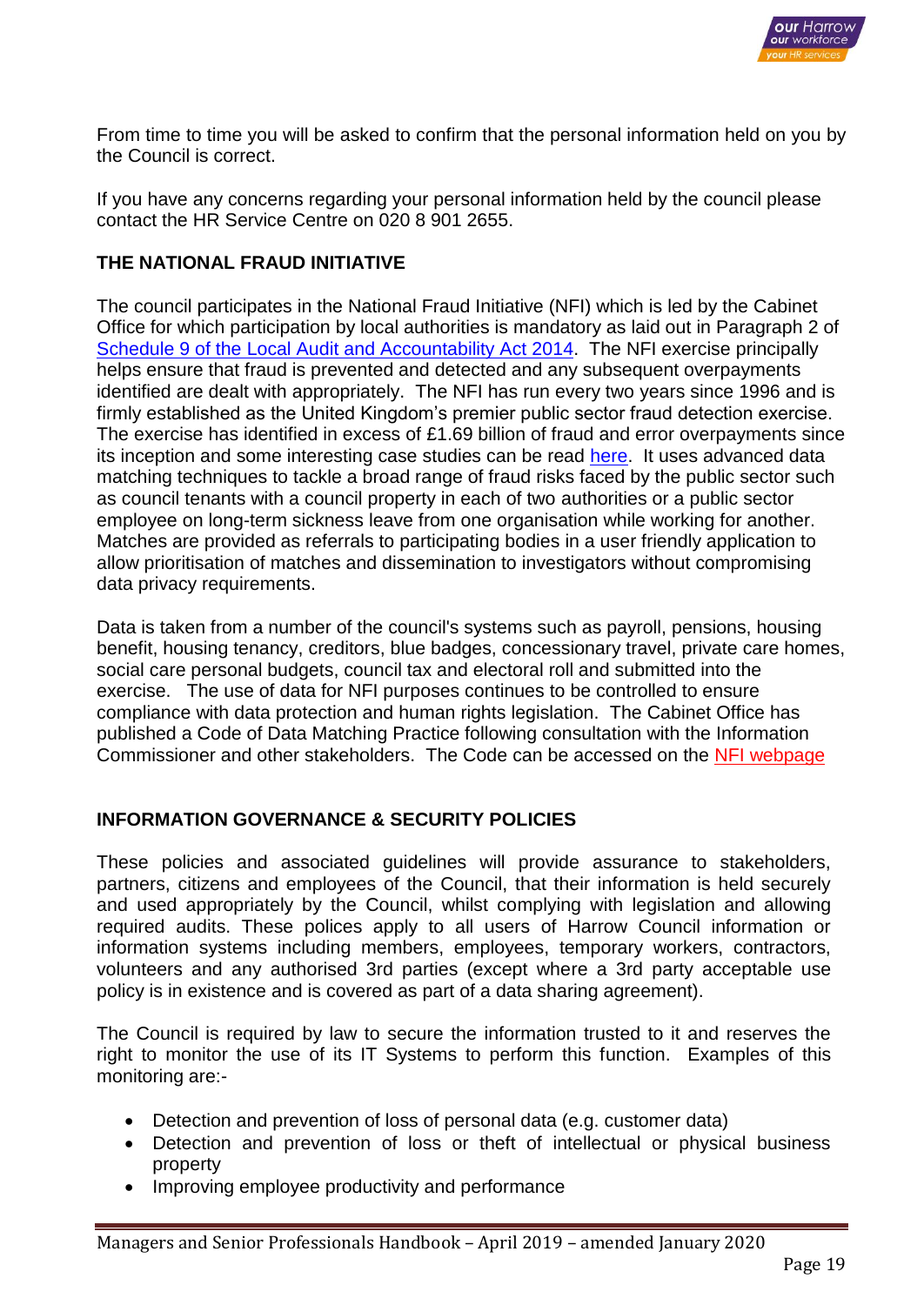

The Council process this information under its legitimate interests and contract processing conditions. Please review the acceptable use policy and information and governance and security policy for further information. Any actual or suspected breaches of these policies affecting the Council's systems or information (electronic or manual based) will be thoroughly investigated. This may constitute misconduct or gross misconduct and will be dealt with under the Council's Discipline procedure.

#### **SMOKING POLICY**

Smoke free legislation makes it an offence to smoke in enclosed public premises including the workplace and in work vehicles. It is therefore an offence for anyone to smoke within any Council premises.

The Council is also encouraging people not to smoke outside access points to any Council owned building nor to allow smoke to enter through windows where staff are working.

Employees are allowed to take up to four smoking breaks per day but are required to make up the time spent away from their work.

It is the Council's responsibility to enforce the regulations through Environmental Health. Employees who fail to comply with could receive a fine (by Environmental Health) and/or be subject to disciplinary action (by their manager).

The Council's Occupational Health service can provide advice on where to go to get help in giving up smoking.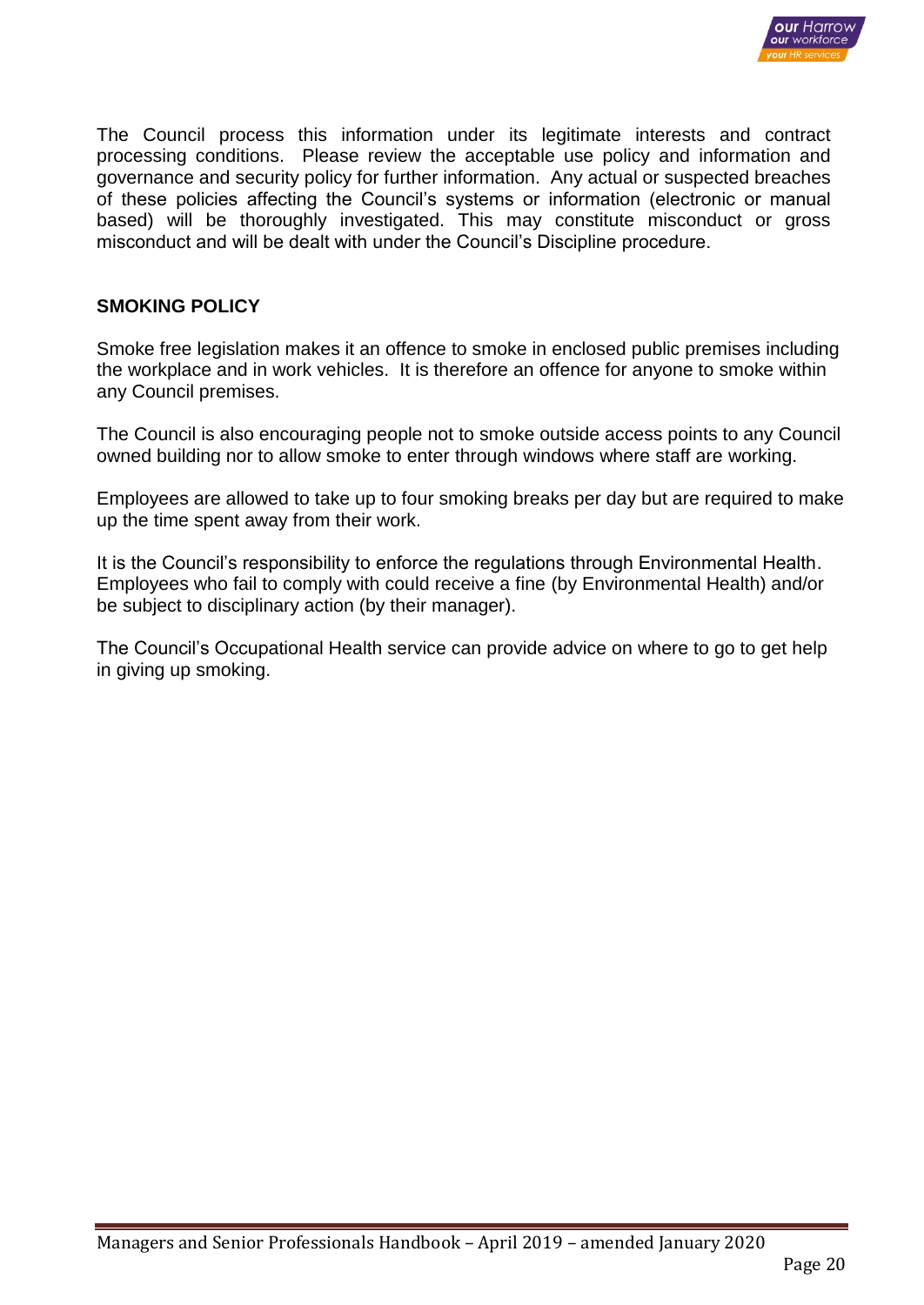

# **BENEFITS**

# **PENSIONS**

On commencement of your employment with Harrow Council you will automatically become a member of the Local Government Pension Scheme and will start making contributions to the scheme, unless you opt out. Further information on the Scheme will be sent to you separately.

There is a contracting out certificate in operation in respect of your employment. This means that your pension employment contributions only contribute towards your occupational pension and do not top up any pension you will get from the state pension scheme.

If you are a former employee in receipt of an augmented pension from Harrow Council, you should be aware that your augmented pension will be stopped for the duration of your reemployment.

# **SICKNESS ABSENCE PAYMENTS**

Harrow Council operates a sickness payments scheme for all employees, which runs alongside the Statutory Sick Pay Scheme.

If you are absent from work due to illness you will receive an allowance as follows:-

| During 1st year of service | 1 month's full pay and (after completing 4<br>months' service) 2 months' half pay. |
|----------------------------|------------------------------------------------------------------------------------|
| During 2nd year of service | 2 months' full pay and 2 months' half pay.                                         |
| During 3rd year of service | 4 months' full pay and 4 months' half pay.                                         |
| During 4th and 5th years   | 5 months' full pay and 5 months' half pay.                                         |
| After 5 years' service     | 6 months' full pay and 6 months' half pay.                                         |

If you are in receipt of Statutory Sick Pay, Sickness or Invalidity Benefit, these allowances will be deducted from the Occupational Sick Payments made to you by Harrow Council.

In accordance with Harrow's sickness absence procedure, your employment may be terminated for consistent failure to attend work due to sickness. The decision to dismiss may be made before your entitlement to sick pay expires and on dismissal your entitlement to sick pay would cease.

# **SUBSCRIPTION TO PROFESSIONAL BODIES**

The Council will pay for membership of any professional bodies where that membership is required by the Council.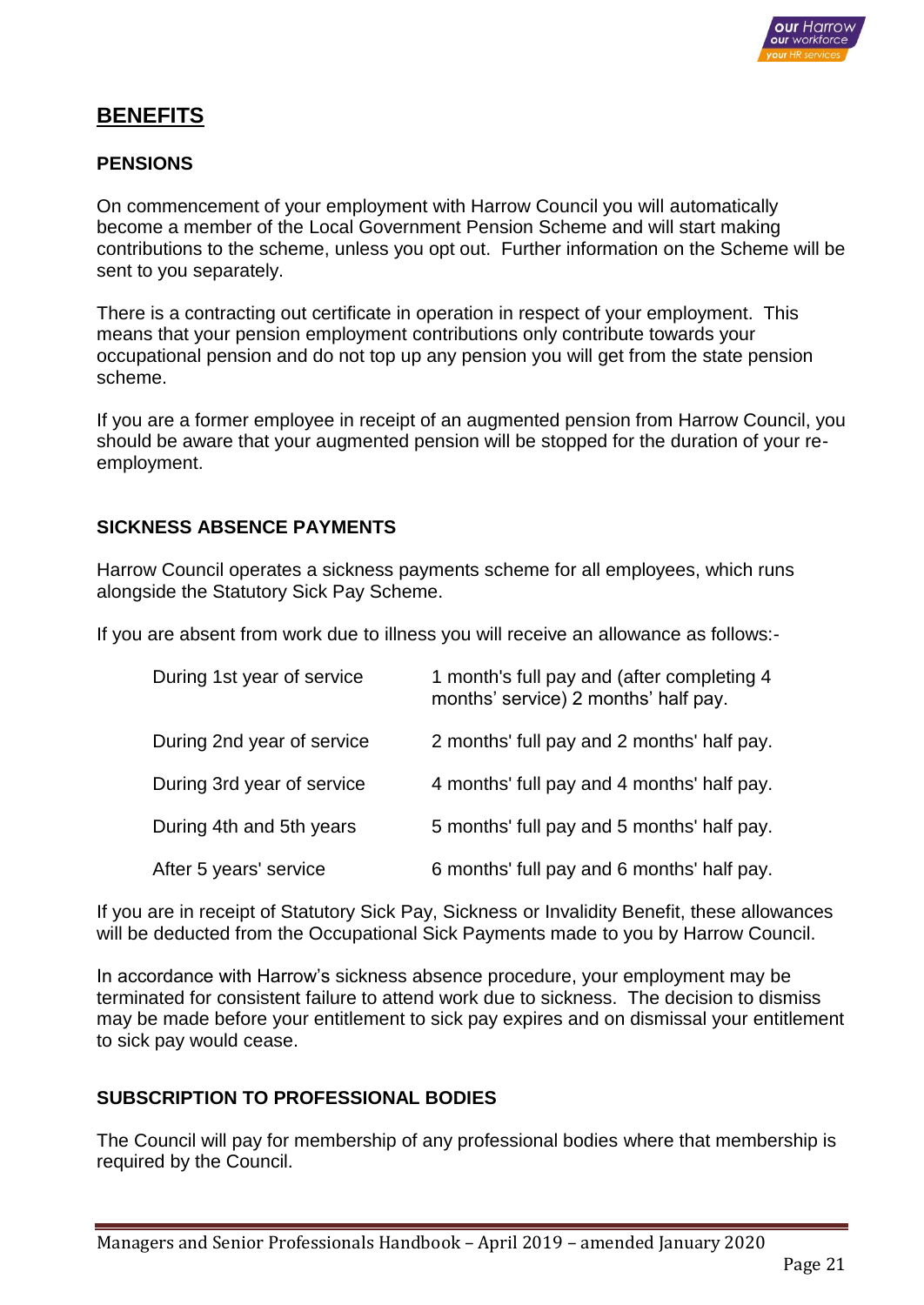

# **COUNCIL INSURANCE COVER FOR EMPLOYEES**

If you suffer loss or damage, including personal injury, through the Council's negligence, you can claim against the Council for damages. The Council's main insurance covering this is the Employer's Liability Insurance.

The Council is also insured to cover any injury from assault in the course of your duties. The Council covers claims arising from 3rd parties, e.g. clients, relating to loss or damage caused by negligence of employees, including goods held on trust on behalf of clients.

## **INTEREST FREE SEASON TICKET LOAN**

The Council offers financial assistance for the purchase of annual season tickets, subject to certain conditions. The season ticket loan can be used to purchase an annual bus, tube or train ticket for travel between home and work. The interest free loan is paid direct into your bank account and is repaid by deduction from your pay over twelve months.

## **CAR ALLOWANCES**

If your post carries an allowance under the Harrow Car User Scheme you are entitled to a lump sum payment as set out below.

|       | If you claim mileage for Council business, you will be paid at the HMRC rate as detailed |  |  |  |
|-------|------------------------------------------------------------------------------------------|--|--|--|
| below |                                                                                          |  |  |  |
|       |                                                                                          |  |  |  |
|       |                                                                                          |  |  |  |

| <b>Lump Sum</b>               |             |               |                      |  |
|-------------------------------|-------------|---------------|----------------------|--|
| Cubic capacity of car         | 451 - 999сс | 1000 - 1199cc | 1200 cc and<br>above |  |
| Lump sum per annum            | £423        | £482          | £620                 |  |
| <b>Mileage Rates (HMRC)</b>   |             |               |                      |  |
| Per mile – first 10,000 miles | 45p         |               |                      |  |
| Per mile – after 10,000 mile  | 25p         |               |                      |  |

These rates are effective as at 1 January 2013.

Entitlement to the Harrow Car User Lump Sum Allowance is reviewed on a regular basis using the agreed criteria and will take account of whether requirements on posts have changed in the intervening period. Where the requirements have changed and that result in posts meeting the criteria for application of the allowance, the Essential User Car Allowance will be payable. Where the requirement of the job no longer meets the criteria, the car allowance lump sum will be withdrawn.

All employees are entitled to claim mileage payments when they use their cars on Council business. The payment rate applied for all business mileage is the HMRC rate, as reviewed from time to time.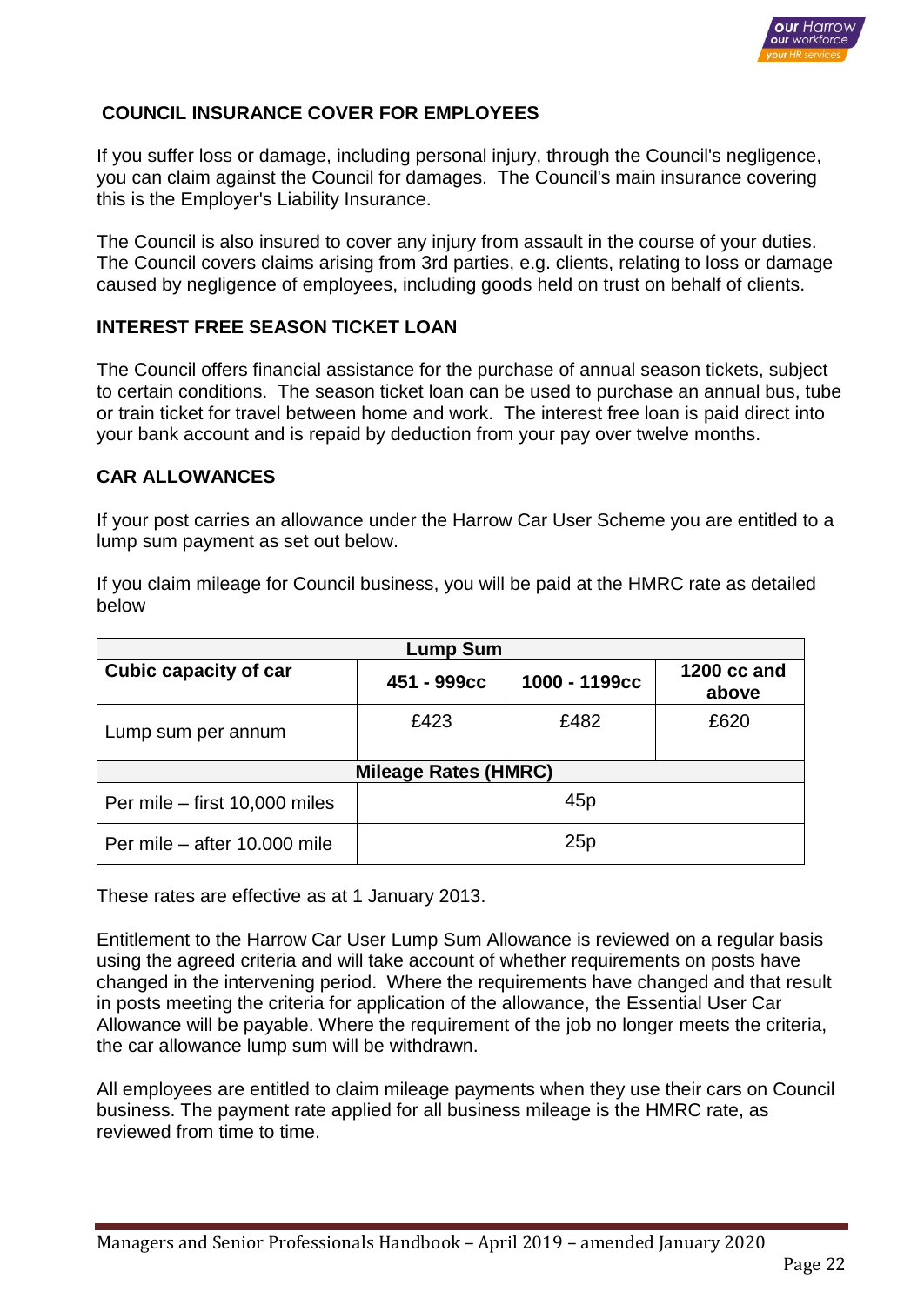

If you are using your own car for Council business, it is your responsibility to ensure that the car used is appropriately insured for business travel including cover in respect of transporting clients, colleagues, equipment, etc where applicable.

# **CYCLE ALLOWANCE**

If your post carries a Car User Allowance, it may be possible for you to travel by bicycle or motorcycle rather than car, depending upon the nature of your duties. If you would prefer not to travel by car, you should discuss the alternatives with your Manager. The allowances payable for using alternative transport are set out below:

| <b>Pushbike</b>   | £50.00 per quarter  |
|-------------------|---------------------|
| Autocycle/Moped   | £93.75 per quarter  |
| Motorbike/Scooter | £128.60 per quarter |

## **ANNUAL LEAVE**

You receive a set amount of annual leave depending upon your length of continuous local government service.

If you commence or cease employment with Harrow, part way through a leave year (1 April - 31 March) you will be entitled to annual leave proportionate to your service during the leave year.

Arrangements for when annual leave is to be taken must be mutually agreed with your manager.

Employees can request to "buy" additional annual leave to or "sell" their excess annual leave. This scheme allows employees flexibility when planning their leave. Requests under this scheme require the agreement of the Corporate Director.

#### **Full time employees**

You will receive an annual leave entitlement for a complete leave year of 24 days per year (excluding bank holidays)

After five years continuous local government service you will receive 29 days per year (excluding bank holidays).

#### **Part time employees**

Your annual leave entitlement will be calculated in hours proportionate to the number of hours you work per week.

# **EXTENDED CARRY OVER LEAVE SCHEME**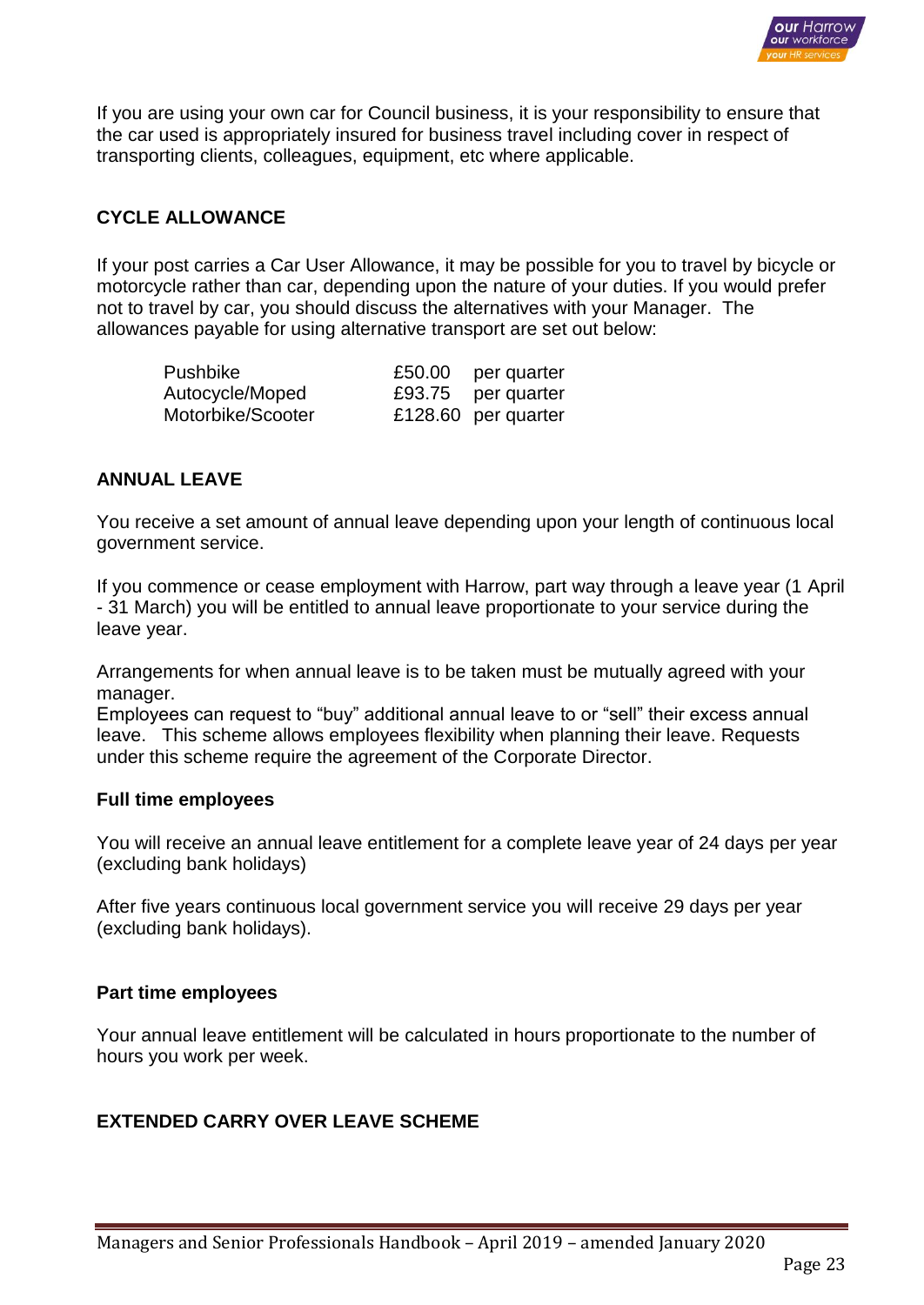

Employees wishing to bank annual leave must apply for extended carry over leave. The maximum amount of annual leave that can be banked for extended leave purposes will be 20 days. Managers will consider each case on its merits.

The Council offers employees the facility to carry over up to 10 days (two weeks) annual leave not taken during one leave year to be used in another or "banked" to be taken later.

However, under the Working Time Regulations, from 1st April 2009 employees **MUST** take a minimum of 28 days leave per year **(including Bank Holidays – normally but not always 8 per year)**.

This means that you will not be able to carry over any annual leave from one year to the next until you have taken the minimum number of day's leave required in accordance with the Working Time Regulations.

These entitlements are based on a full time employee working over 5 days.

Entitlement will be given in hours on a pro rata basis for part time workers

# **ANNUAL LEAVE AND LONG SERVICE**

This scheme awards additional annual leave in recognition of long service with the Council as follows:-

| <b>Service with Harrow</b>            | <b>Additional Annual Leave Cumulative Total</b> |             |
|---------------------------------------|-------------------------------------------------|-------------|
| More than 10 years and up to 15 years | plus 1 day                                      |             |
| More than 15 years and up to 20 years | plus 1 day                                      | plus 2 days |
| More than 20 years and up to 25 years | plus 1 day                                      | plus 3 days |
| More than 25 years and up to 30 years | plus 1 day                                      | plus 4 days |
| More than 30 years and up to 35 years | plus 1 day                                      | plus 5 days |
| More than 35 years                    | plus 1 day                                      | plus 6 days |

For the purposes of this paragraph service prior to breaks in Harrow service which are solely for the care of a dependant and during which you have not worked elsewhere, will be counted as continuous service.

#### **MATERNITY LEAVE AND PAY**

Harrow's maternity scheme operates alongside the Statutory Maternity Pay Scheme.

All pregnant women regardless of length of service are entitled to paid time off for antenatal care and a minimum of 52 weeks maternity leave commencing no earlier than 11 weeks before the week the baby is due.

Levels of maternity pay are dependent upon earnings and length of continuous local government service.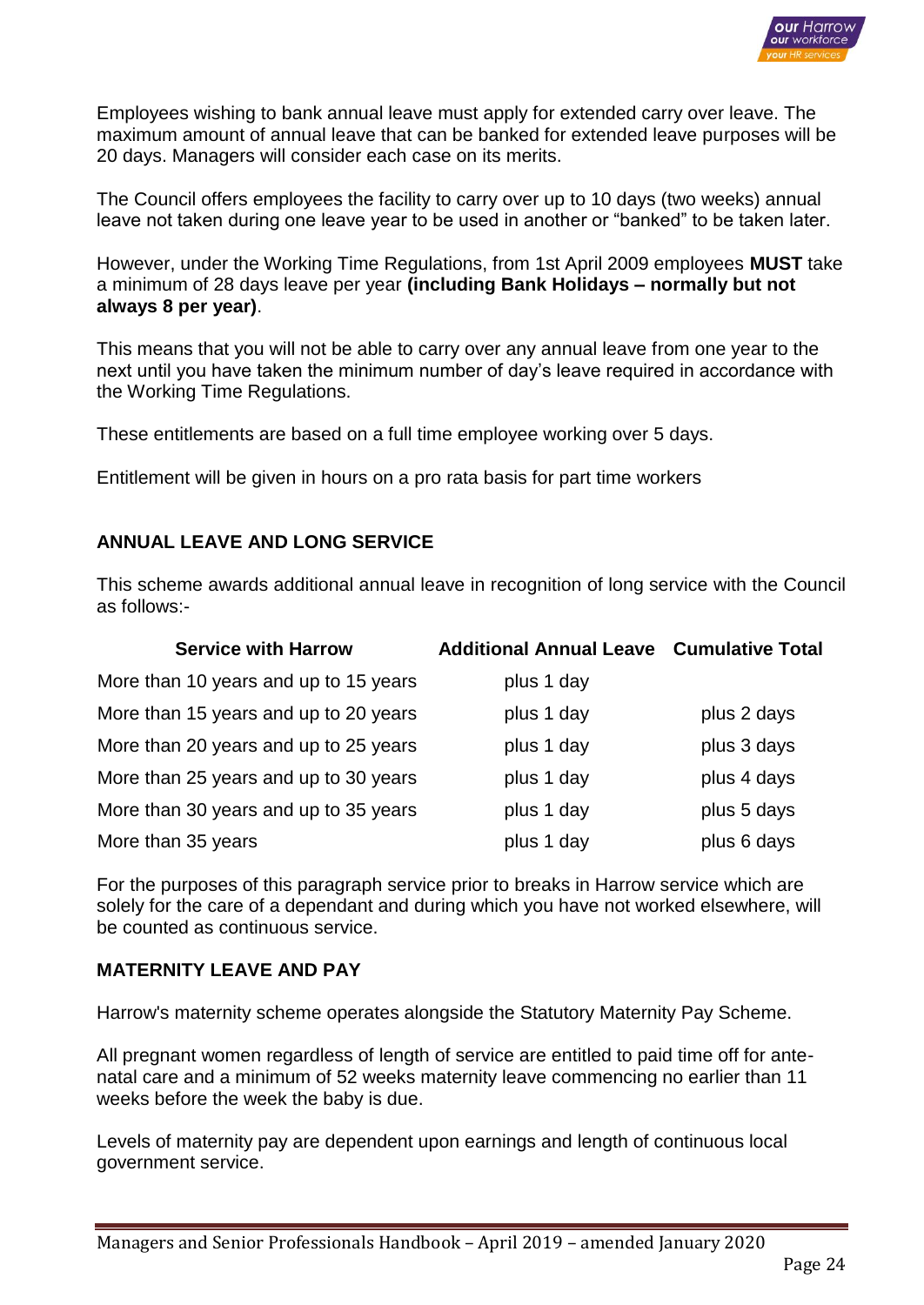

# **ADOPTION LEAVE AND PAY**

Harrow's Adoption Scheme is based on the principles of the Maternity Scheme and operates alongside the Statutory Adoption Pay Scheme. .You are eligible for adoption leave provided you meet the criteria as laid down in the scheme.

# **PARENTAL LEAVE**

Parents of children under the age of 5 on, or born after 15 December 1999, have the right to take time off work to look after a child (parental leave) until the child is 5 years old.

Both parents can qualify for up to 13 weeks' unpaid parental leave, per child, provided they have one year's continuous employment with the London Borough of Harrow.

Up to 4 weeks parental leave may be taken each year, in blocks of a week. Employees are required to give notice and agree the timing of their parental leave with their manager.

There are slightly different arrangements for adopted children and children with disabilities.

## **MATERNITY SUPPORT LEAVE / PATERNITY LEAVE**

Harrow Council grants up to one week's paid leave (Maternity Support Leave), to the child's father or the partner or nominated carer of an expectant mother at or around the time of the birth. A nominated carer is the person nominated by the mother to assist in the care of the child and to provide care to the mother around the time of the birth.

Those employees who meet the statutory criteria will be entitled to a second consecutive week's leave (Ordinary Paternity Leave), paid at the statutory rate.

The legislation also allows for the partners of those taking maternity leave or adoption leave to share the maternity or adoption leave and pay if the mother does not take all of their entitlement and they fulfil the relevant criteria to qualify for Additional Paternity Leave and/or Pay.

#### **OTHER LEAVE**

The council has the discretion to grant additional leave, in exceptional circumstances, if the employee has no other way of covering their absence. The leave may be paid or unpaid, depending upon the circumstances.

#### **FLEXIBLE WORKING**

From April 2009, the statutory right to request flexible working became available to parents and those with parental responsibility for children up to the age of 16, parents of disabled children up to the age of 18 and employees who are carers of adults in need of care.

Harrow Council has extended access to this right to all employees, to open up the opportunity to strike a better balance between working and personal responsibilities.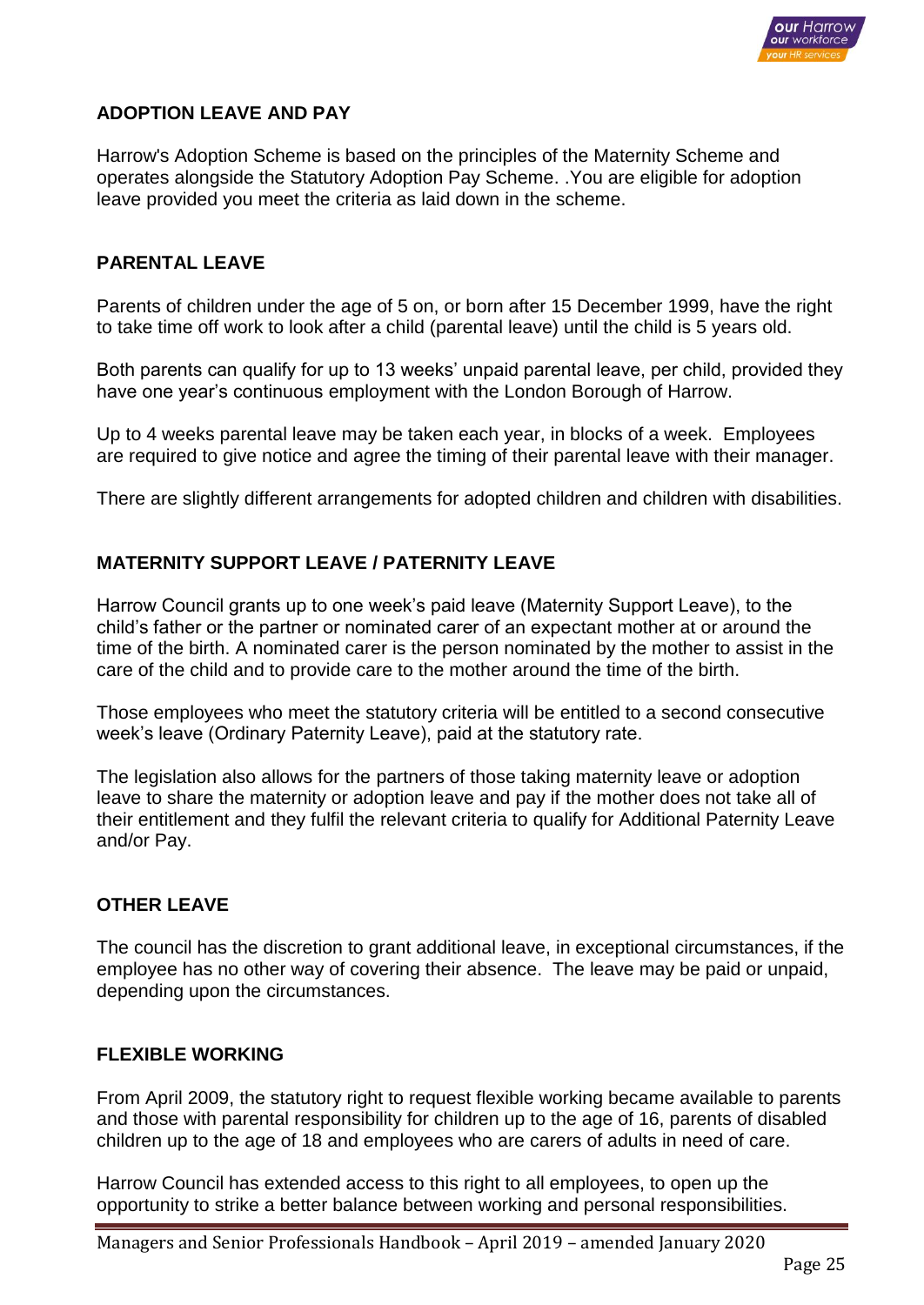

Employees with 26 weeks continuous service with Harrow can request to vary their contracts so that they can work more flexibly (ie less hours, different hours or from a different location).

Such requests will be given serious consideration and only refused where there is a sound business reason.

Requests made under the legislation will be considered ahead of other requests and the needs of the service will prevail for all requests.

# **OCCUPATIONAL HEALTH SERVICE**

The Occupational Health Service provides a confidential online service for making medical assessment referrals and new starter health assessment referrals, with the majority of assessments conducted over the telephone. Complex cases requiring face-to-face assessment will be carried out at one of their practices either at Baker Street or in Hounslow.

## **EMPLOYEE ASSISTANCE PROGRAMME**

The Council provides an independent advice, information and counselling referral programme, which includes free telephone round-the-clock, confidential access to practical advice and emotional support from fully qualified professionals. This service is available to employees and their spouse/partner and dependent children.

Telephone: 0800 141 2784

#### **PROCEDURE FOR DEALING WITH DRUG/ALCOHOL MISUSE**

This procedure emphasises the risks associated with alcohol and drugs; and offers support to employees (including referral for counselling or treatment). Employees can seek help through their GP or one of the specialist agencies. Employees are also encouraged to seek help through the Employee Assistance Programme.

If your manager considers that you are exhibiting symptoms of possible alcohol/drug misuse, he/she will interview you regarding the effects on your job performance. You may be represented by a trade union or work colleague. As a result of the meeting, the following action may be taken:

- Referral to the Government's Fit for Work Service or the Council's Occupational Health Service.
- A review period may be set during which your performance and conduct must improve, if alcohol/drug misuse is not established.

Progress meetings will be held to monitor and review the situation.

# **LEARNING AND DEVELOPMENT**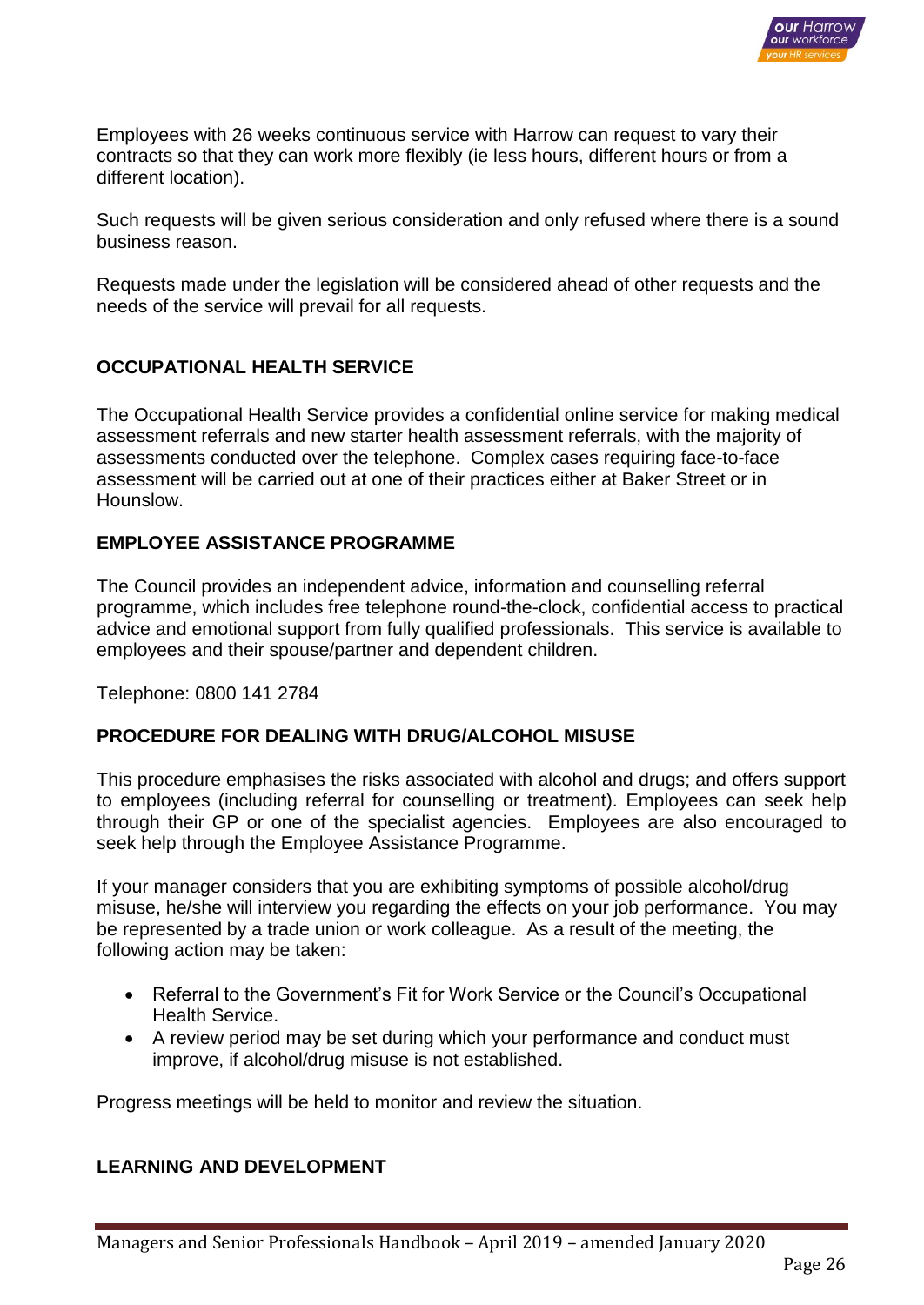

The Council is committed to achieving Investors in People standards across the council. The Council operates a performance appraisal scheme for all employees. The appraisal meeting is a two way process and it is an opportunity for you and your manager to discuss your performance and also your development needs. The development opportunities are linked to current role, are subject to priority and budget.

All staff are encouraged to learn and develop on a continuous basis. Development opportunities are about improving individual, team and organisational performance.

Learning & Development needs will be met using a blend of methods - with a clear focus on 'on the job', shadowing, guided reading, workshops, qualifications, group learning, cross borough projects etc. Other development opportunities are also available through our partnership with our local college providers

Learning & Development opportunities are listed on the HR intranet including Leadership and Management development programme

## **TRAVELLING AND SUBSISTENCE**

If you are required to attend training courses or seminars, work away from your normal workplace or outside your normal hours of work you can claim for reasonable travelling and subsistence expenses.

For travelling expenses you should use 2nd class rail travel or travel by car where this is cheaper than public transport. You will need to ensure that a minimum of expense is incurred and provide receipts for expenditure incurred.

Reimbursement cannot be claimed for parking incurred at your designated work base **EX-GRATIA PAYMENTS**

If you suffer loss or damage to your property whilst engaged on Council duties, you may be eligible to receive an ex-gratia payment of up to £250 subject to agreement by your manager.

#### **REDUNDANCY PAYMENTS**

Payments will be based on age and length of service. Details of the scheme are set out in the Managing Organisational Change Policy.

Volunteers for redundancy and early voluntary retirement will be considered prior to compulsory redundancies being applied.

Selection of employees for redundancy will be in accordance with the criteria set out in the Managing Organisational Change Policy.

#### **REDEPLOYMENT**

Redeployment is generally considered for three main reasons: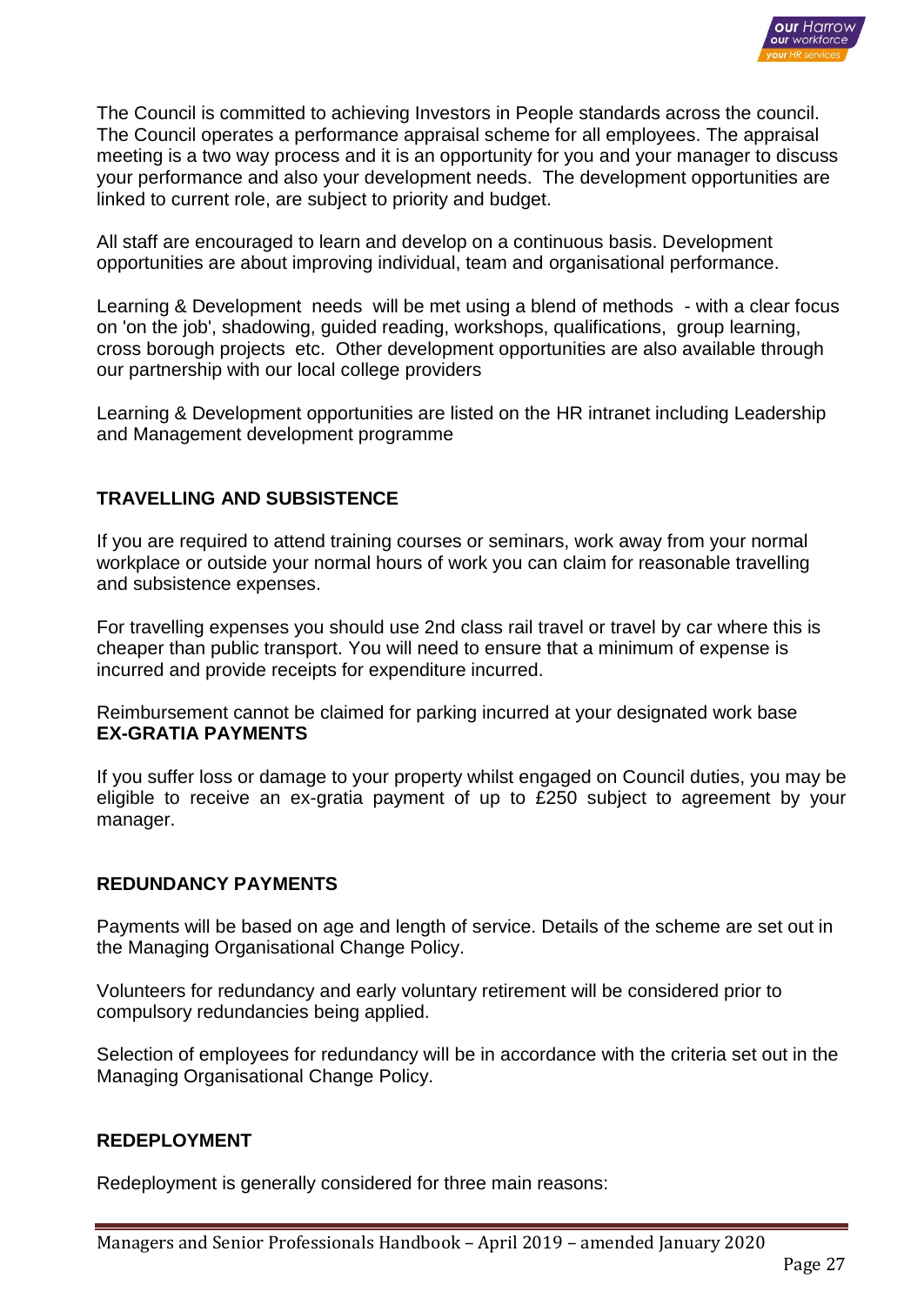

- Avoidance of redundancy
- Sickness or performance
- Medical reasons

In these cases, alternative employment will be sought and suitable vacancies brought to the attention of affected staff who will be interviewed ahead of other candidates. Any training needs in relation to the job will be taken into account. In an avoidance of redundancy or medical redeployment situation, redeployees have the right to a four week trial period in the new job.

## **RETENTION OF DISABLED EMPLOYEES**

The Council is committed to retaining employees who become disabled wherever possible.

#### **RETIREMENT**

| <b>Retirement</b>                                               | <b>Flexible Retirement</b>                                                                                                                                                                      | <b>Early Retirement</b>                                                                                                 |
|-----------------------------------------------------------------|-------------------------------------------------------------------------------------------------------------------------------------------------------------------------------------------------|-------------------------------------------------------------------------------------------------------------------------|
| The Council does not<br>operate a compulsory<br>retirement age. | From age 55 employees can<br>apply to receive immediate<br>payment of LGPS pension<br>benefits whilst continuing to<br>work. Subject to a reduction in<br>hours or grade & employer<br>consent. | From age 55 employees<br>can request their LGPS<br>pension benefits are paid<br>on leaving the Council's<br>employment. |

You can obtain the Council's policy on Regulations 18 and 30 from the following links on the intranet (Employment with the Council – Employees Pension). Alternatively, please contact the pensions section on 0208 424 1186.

The Council's full policy can be found at [http://www.harrowpensionfund.org/.](http://www.harrowpensionfund.org/)

#### **VOLUNTARY REDUCTION IN HOURS**

The aim of this scheme is to avoid compulsory redundancies where possible by enabling employees to volunteer to reduce their contractual working hours and receive a lump sum compensation award. Full details of the scheme are contained within the Managing Organisational Change Policy.

#### **INTERNET POLICY**

This policy provides guidance to employees on use of Harrow's internet and e-mail facilities for work purposes and personal use.

Employees' usage of the internet and e-mail will be monitored. Misuse or unreasonable use of internet services, or other conduct in breach of the policy or guidelines, may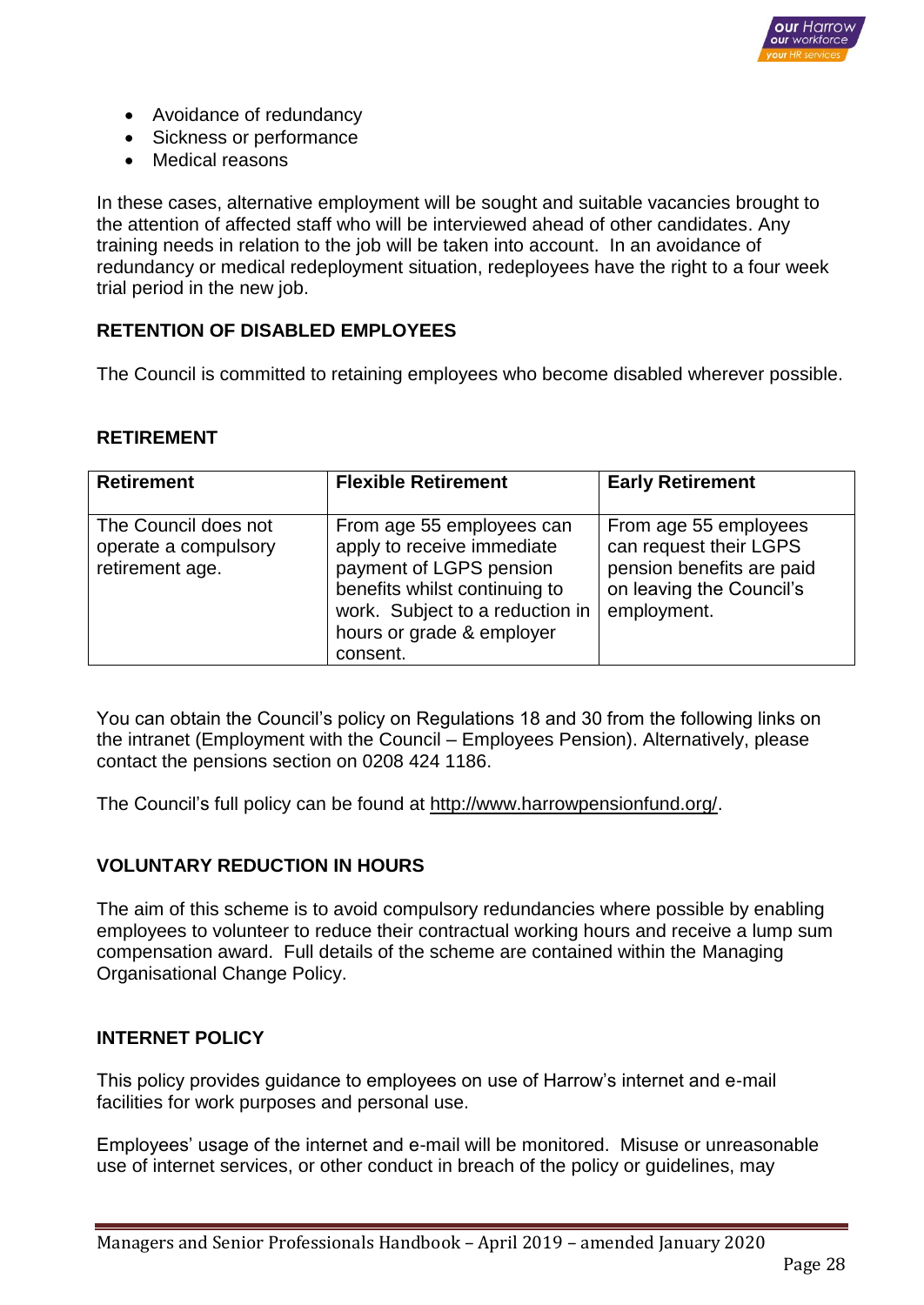

constitute misconduct or gross misconduct and will be dealt with under the council's disciplinary procedure.

All employees granted Internet access will be issued with the policy and requested to sign that they have read it.

# **PERSONAL USE OF COUNCIL FACILITIES**

The property of the Council may only be used for work purposes and not for personal benefit. This means that you should not use Council equipment e.g. telephones, photocopiers, fax machines for purposes other than those related to your job.

# **PAYROLL GIVING**

The Council, together with the Charities Trust, operates a scheme which enables employees to donate money to charity direct from their monthly salary payment and gain tax benefits. Further details are available from HR.

# **HOSPITAL SAVING ASSOCIATION (HSA)**

The Hospital Saving Association offers a range of health care benefits to employees of the London Borough of Harrow, at advantageous rates. If you wish to subscribe to the scheme, deductions can be made direct from your pay.

# **CYCLE TO WORK SCHEME**

The Council's Cycle to Work Scheme is available to all Council employees. The scheme allows you to make savings free of tax and NI and runs for 12 months. The first deduction from salary will be made on the first available pay date after your application has been approved by HR. You can choose a cycle or cycle equipment to the value of between £100 and £1,000 inclusive of VAT.

# **STAFF DISCOUNTS**

You can save money on your weekly shopping, household, DIY, electrical purchases, health and beauty products, cinema tickets, holidays, days out and entertainment. New employees will only have access to join after their first pay day.

# **CHILDCARE VOUCHERS**

The Council's Childcare Vouchers scheme is a salary sacrifice scheme which enables employees to take advantage of tax and national insurance benefits by using vouchers to pay for childcare.

How to register: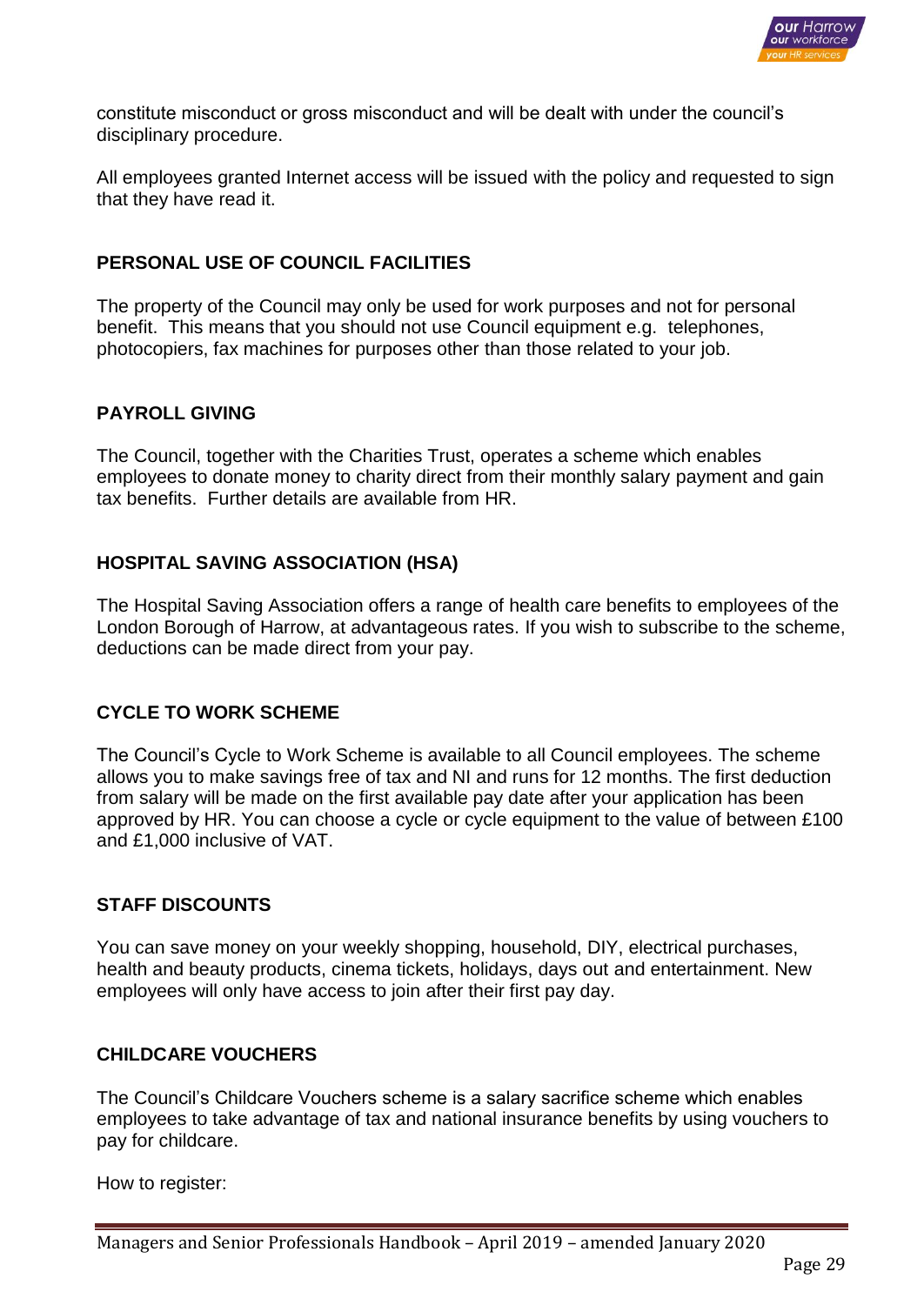

Visit the [Computer share website](http://www.computersharevoucherservices.com/Pages/default.aspx) [http://www.computersharevoucherservices.com](http://www.computersharevoucherservices.com/)

The Harrow Council scheme number is 0016 907 379

You will need your Payroll and National Insurance numbers.

## **HARROW CHILDREN'S INFORMATION SERVICE**

Harrow's Children's Information Service provides up-to-date details of all childcare provision in Harrow including day nurseries, pre-schools, holiday schemes and up-to-date lists of childminders who have current vacancies. The service also provides information on groups and organisations relevant to childcare via the national website bulletin board.

If you are in need of help or guidance regarding childcare or you have information on a group you can contact the service on **020 8416 8416** between 8.30 and 4.00 pm Monday to Friday. (24 hour answer phone at all other times) or email *cservice*@harrow.gov.uk. Information is also available on the national website www.childcarelink.gov.uk which can be accessed free of charge at Harrow branch libraries. Printed lists of childcare providers (with the exception of childminders) can also be obtained from branch libraries.

#### **CAREER BREAK SCHEME**

The Council operates a scheme to encourage employees to continue their employment with the Council.

The career break scheme allows employees to have a break of up to two years for specified reasons and to return to work without incurring a break in service. Applications for this scheme require Corporate Director approval.

# **JOB SHARE**

Job sharing is where two or more employees share the duties and responsibilities of one full-time post. In most cases, general conditions of service applicable to full-time employees will apply to job sharers jointly. All posts should be eligible for job sharing subject to assessment of suitability. All requests will be given reasonable consideration.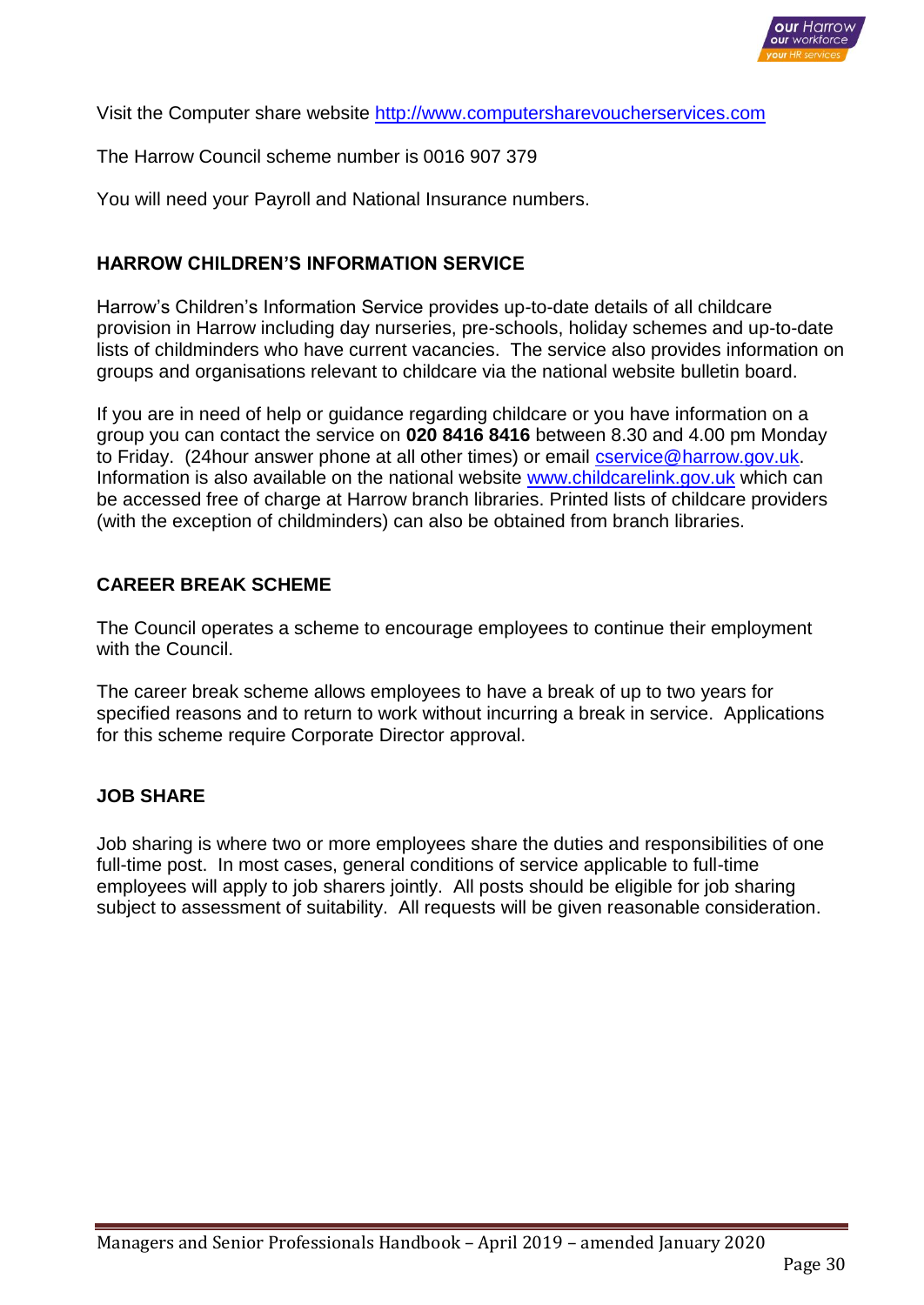

# **CONSULTATION/ NEGOTIATION ARRANGEMENTS**

## **TRADE UNION MEMBERSHIP**

The Council believes in the principle of solving employee relations problems by discussion and agreement. The Council recognises a number of trade unions and supports the system of collective bargaining. It is sensible for you to be in membership of an appropriate trade union and you are encouraged to do so.

#### **CORPORATE JOINT COMMITTEE**

The Corporate Joint Committee (CJC) is the main forum for negotiation and consultation between management and the Trade Unions on corporate matters. The CJC meets on a quarterly basis with more regular interim meetings to progress items.

The CJC is concerned with all conditions of service implications which affect all employees of the council. These include policies and procedures such as the grievance procedure, the disciplinary procedure, equal opportunities policy. The CJC also discusses issues arising from proposals to change working practices and procedures, training and development.

The current membership of the CJC comprises Officers of the Council, representatives from Unison, GMB, the teachers' and public health trade unions.

In addition, the Chief Executive, Departmental directors, Trade Union Regional Officers are invited to attend on an ad hoc basis:

Issues unresolved at the CJC are referred to the Employees Consultative Forum Sub Group.

#### **DIRECTORATE JOINT COMMITTEE**

The Directorate Joint Committee (DJC) is one of the main fora for negotiation and consultation between management and the trade unions on Directorate matters. The DJC meets quarterly and Sub Committees may be established where appropriate.

The DJC considers issues relating to a range of employment matters and service issues relating specifically to the Directorate. The DJC does not consider issues which affect more than one directorate.

The DJC membership comprises Officers of the Directorate, HR representative and teachers' trade unions. In addition, Director(s), Trade Union Branch Secretaries and Regional Trade Union Officials may attend from time to time.

Unresolved issues may be referred by either side to the Employee Consultative Forum.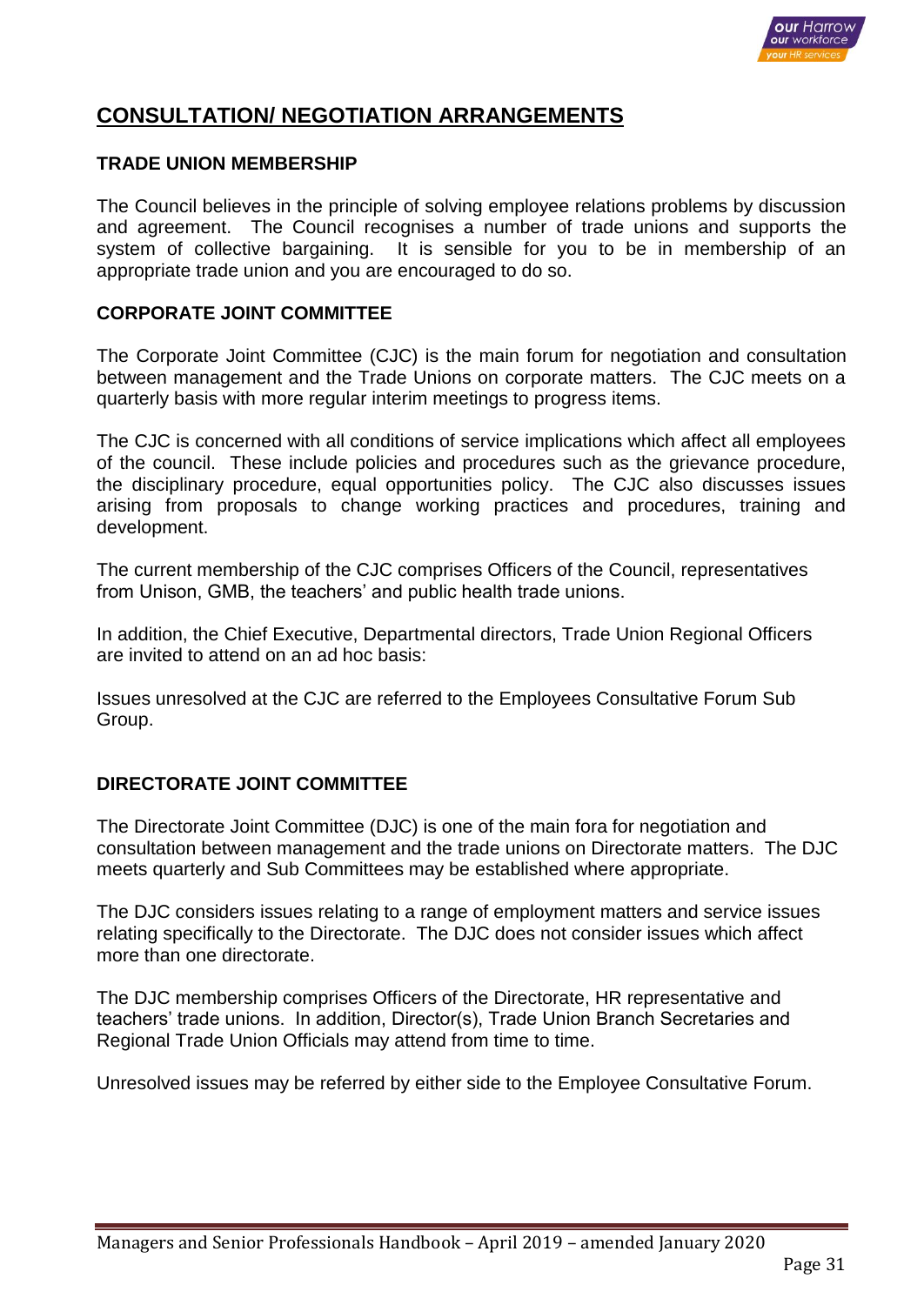

## **EMPLOYEES CONSULTATIVE FORUM SUB GROUP**

Issues for consideration by the Employees Consultative Forum (ECF) Sub Group can be raised by either management or the trade unions following failure to agree at the CJC or Departmental Joint Committee (DJC).

At the ECF Sub Group, council members can consult trade union representatives on council policies and strategies and, if appropriate, make recommendations to the Cabinet on such issues. The membership of the ECF sub group comprises Councillors and representatives from trade unions.

Decisions of the Sub Group are reached by a majority vote among elected members and are the last stage in the local procedures and in the normal course of events will be implemented immediately unless they form the subject of recommendations to the Cabinet or unless either side decides to refer the dispute to the Joint Secretaries of the Greater London Provincial Council for resolution.

## **EMPLOYEES CONSULTATIVE FORUM**

The Employees Consultative Forum (ECF) decides upon matters relating to Health and Safety, Equalities and the Budget.

The ECF provides a forum for discussion on matters of mutual interest and endeavours to secure the promotion and co-operation between the council and employees in instigating, developing and recommending the carrying out of measures for the health and safety at work of employees.

The ECF will provide for regular consultation between the council and its employees to promote equal opportunities in employment and to review progress in implementing the council's equal opportunities policy.

The membership of the ECF comprises Councillors and representatives from Unison, GMB, teachers' and public health trade unions.

The committee meets four times per year.

#### **CONDITIONS OF EMPLOYMENT**

Your pay and conditions of employment are negotiated or determined locally. However, some conditions are in accordance with National agreements as negotiated by the National Joint Council (Soulbury Committee for educational psychologists and JNC for youth workers).

From time to time, following consultation with the appropriate trade union, the council may introduce policies or procedures which have not been agreed with the trade unions.

The council undertakes to ensure that any changes will be notified to you individually or will be entered in the above document or otherwise recorded for you to refer to in the Human Resources and Development office within one month of the change (as required by law).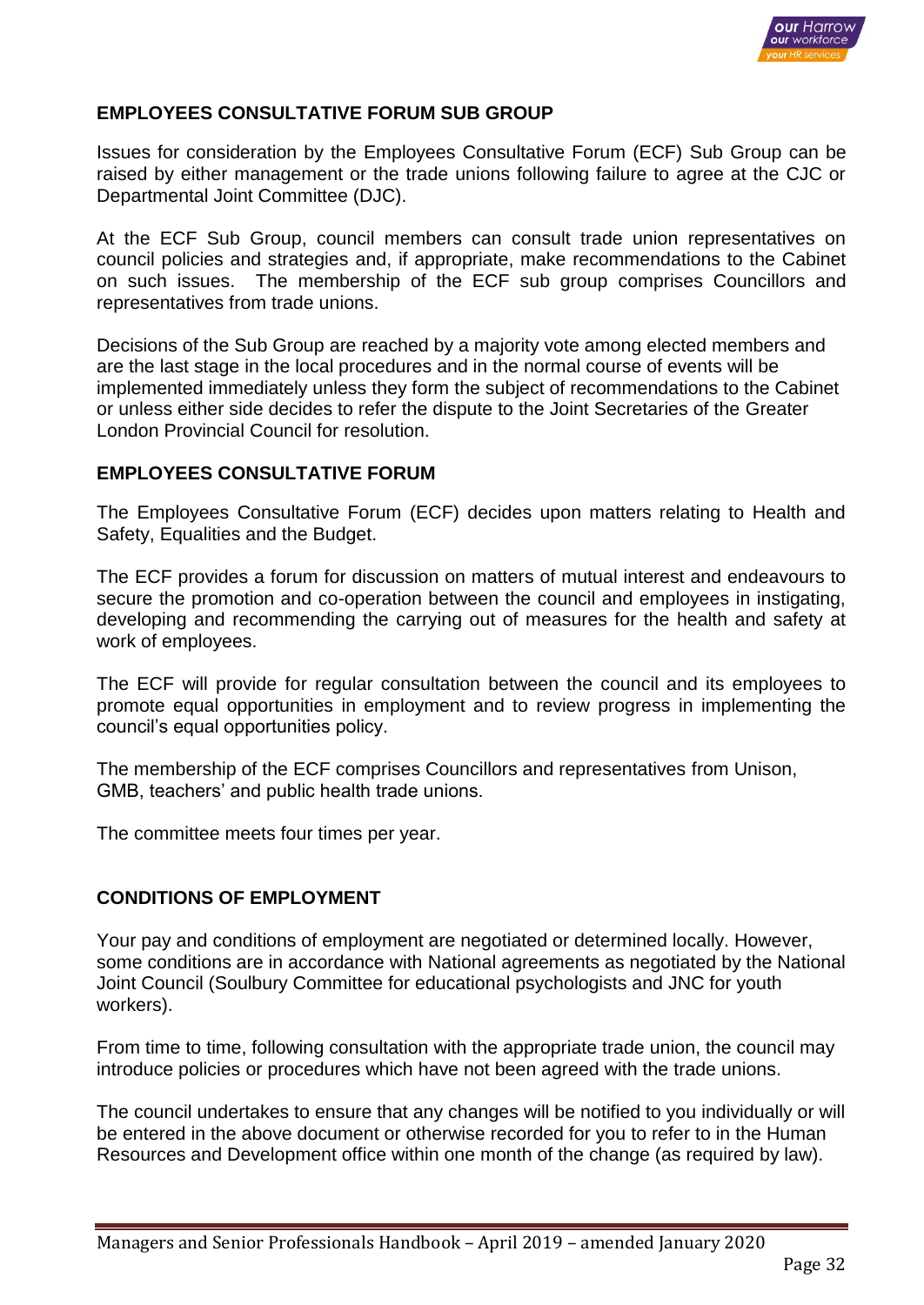

# **EQUALITY AND DIVERSITY**

# **EQUAL OPPORTUNITIES AND DIVERSITY**

Harrow prides itself in being one of the most ethnically and religiously diverse boroughs in the country with people of many different backgrounds and life experiences living side by side. It is the richness of this diversity, and the positive impact that it has on the borough and our community, that we believe helps make Harrow such a great place to live, work and visit.

The London Borough of Harrow is committed to pro-actively eliminating discrimination, advancing equality of opportunity and fostering community cohesion as a community leader, as a provider and commissioner of services, and as an employer. This is central to achieving our vision for the borough, developed together with partners, the voluntary and community sector (VCS), our staff and elected members, which is 'A Proud, Fair & Cohesive Harrow, a Great Place to Live, Work & Visit'.

In serving a diverse population, the Council aims to ensure that all groups and individuals within the community and the workforce are given the full opportunity to benefit from the services and employment opportunities it provides irrespective of age, disability, gender reassignment, marriage and civil partnership, pregnancy and maternity, race, religion or belief, sex and sexual orientation, political beliefs or trade union activities.

As an employee you have a duty to support the Council's Equality of Opportunity policy, ensure this is adhered to. The Council will not tolerate behaviour that is contrary to the spirit of the Equality of Opportunity policy e.g. less favourable treatment or offensive jokes, or display of material of a homophobic, Biphobic, transphobic, racist or sexist nature. As a manager, you have a duty to ensure the policy is promoted within your team and service. A breach of the policy by employees will be treated as a disciplinary offence.

The Council has a strategic equality objective to develop 'An inclusive workforce that feels valued, respected and reflects our community'. As part of this we monitor the diversity of our workforce and encourage all employees to provide their social identity information, in confidence. This workforce data also allows us to improve workplace practice, policy and identify and address any potential discrimination. All information provided will be processed in accordance with the request of the Data Protection Act.

#### **Grievance**

The Council expects employees to maintain good relationships with colleagues and members of the public, and is committed to the belief that every employee has the right to be treated fairly and with dignity and respect at work and to work without fear of discrimination, bullying or harassment. We appreciate it may not always be easy for Lesbian, Gay, Bisexual and Transgender (LGBT) staff to be themselves or 'out' at work. We have therefore signed up to Stonewalls Diversity Champions Programme to help make Harrow an inclusive organisation, so LGBT staff can be out at work if they wish to do so.

The Council will not tolerate any form of harassment and the Grievance procedure concentrates on trying to resolve the harassment issue within the workplace initially, particularly where the belief is that the harassment was not intentional. However, the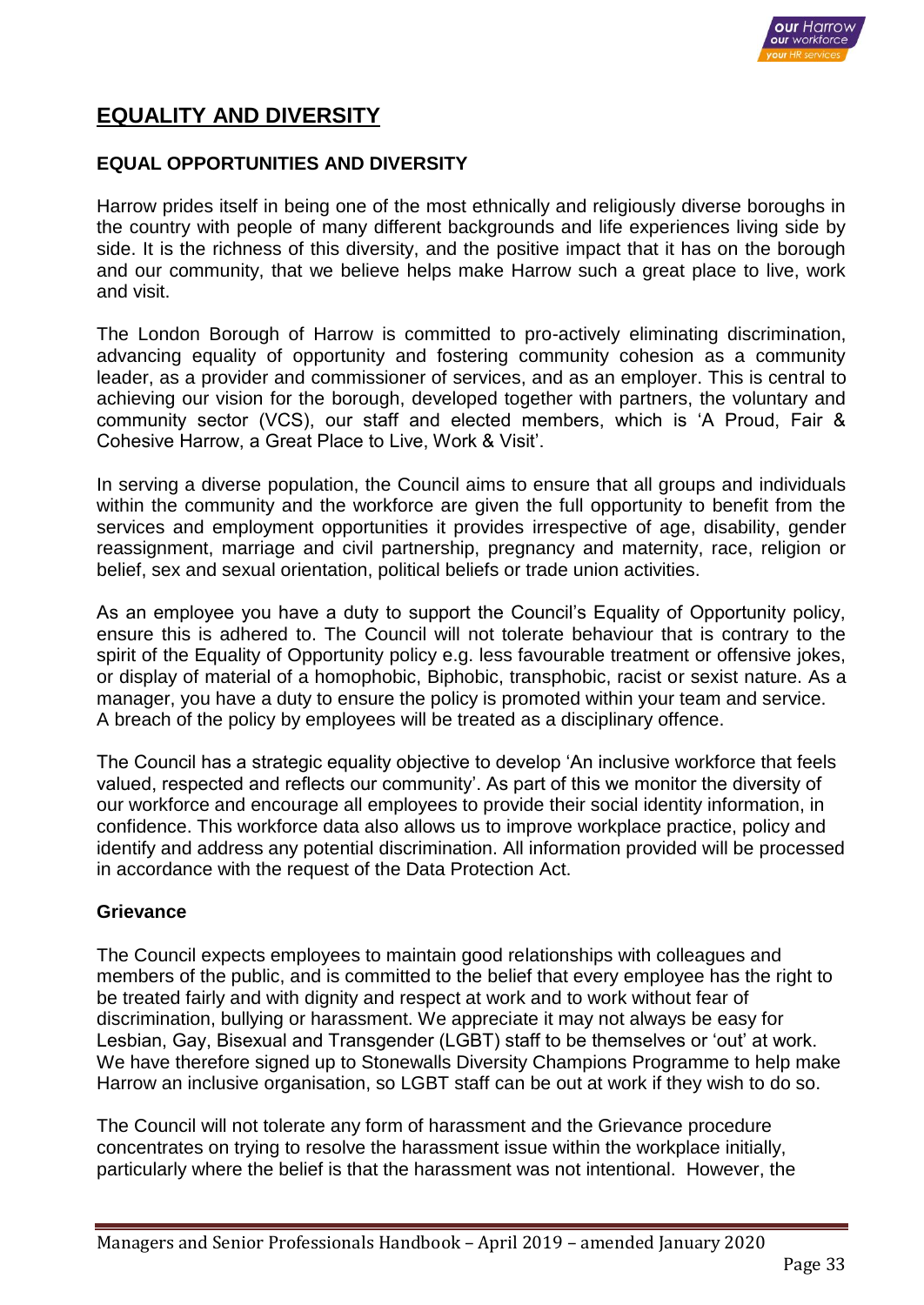

Discipline Procedure will be invoked and summary dismissal will follow where the harassment is considered to amount to gross misconduct.

## **HARROW COUNCIL'S EQUALITIES STRUCTURE**

In light of the new values, and the behavioural frameworks to embed these, Elected Members, senior management and staff at all levels have a responsibility to ensure they work together towards achieving our equalities vision and objectives.

**Policy Team** – The strategic lead for equalities sits within the Policy Team in Strategic Commissioning. The Policy Team will continue to provide strategic leadership on the equalities agenda and support the Corporate Equalities Group (CEG) and Directorate Equality Task Groups (DETGs) to deliver their action plans and mainstream equality and diversity in to everything we do.

**Corporate Strategic Board** –To ensure that Harrow Council is meeting its duty to eliminate discrimination and harassment, advance equality of opportunity and foster good community relationships, CSB will receive an update, with recommendations, at least annually on progress made against the Vision and Equality Objectives.

**Corporate Equalities Group (CEG)** – the CEG is the Council's strategic group providing senior leadership and strategic direction for developing and implementing excellent diversity, equality and cohesion policy development, practice and service delivery. It is chaired by the Corporate Director of Resources and Commercial and the membership includes the Portfolio Holder for Equalities, chairs of the DETGs, representatives from the unions, Legal, the staff Making a Difference Group (MADG), the policy team and voluntary and community sector organisations (who either represent specific protected characteristics or a more general oversight of the equalities agenda).

**Directorate Equality Task Groups (DETGs)** – DETGs form a link between the CEG and Directorates and support the CEG in implementing the equalities agenda and mainstreaming equalities within their Directorates. They play a key role in championing equality, diversity and inclusion, promoting good practice on equality and diversity in regard to employment and service delivery. DETGs also play an instrumental role in quality assuring and signing off EqIAs for the directorate

**Staff Making a Difference Group (MADG)** – the staff MADG plays a key role in representing staff at the CEG, engaging with the Council in the development of staff related policies and procedures and proactively promoting equality and celebrating diversity via an annual programme of diversity events

**There are currently no specific employee support groups in place representing Black, Asian and Minority Ethnic (BAME), Disabled or LGBT staff. However, we do have a Staff Making a Difference Group (MADG), which represents the interest of all staff across the Council.** 

The Council fully supports and appreciates the value added by the Staff MADG which also sits on the Council's Corporate Equalities Group. The Council grants those employees who wish to be a member or attend meetings of their DETGs or Staff MADG, time off with pay to attend (by agreement with their line manager).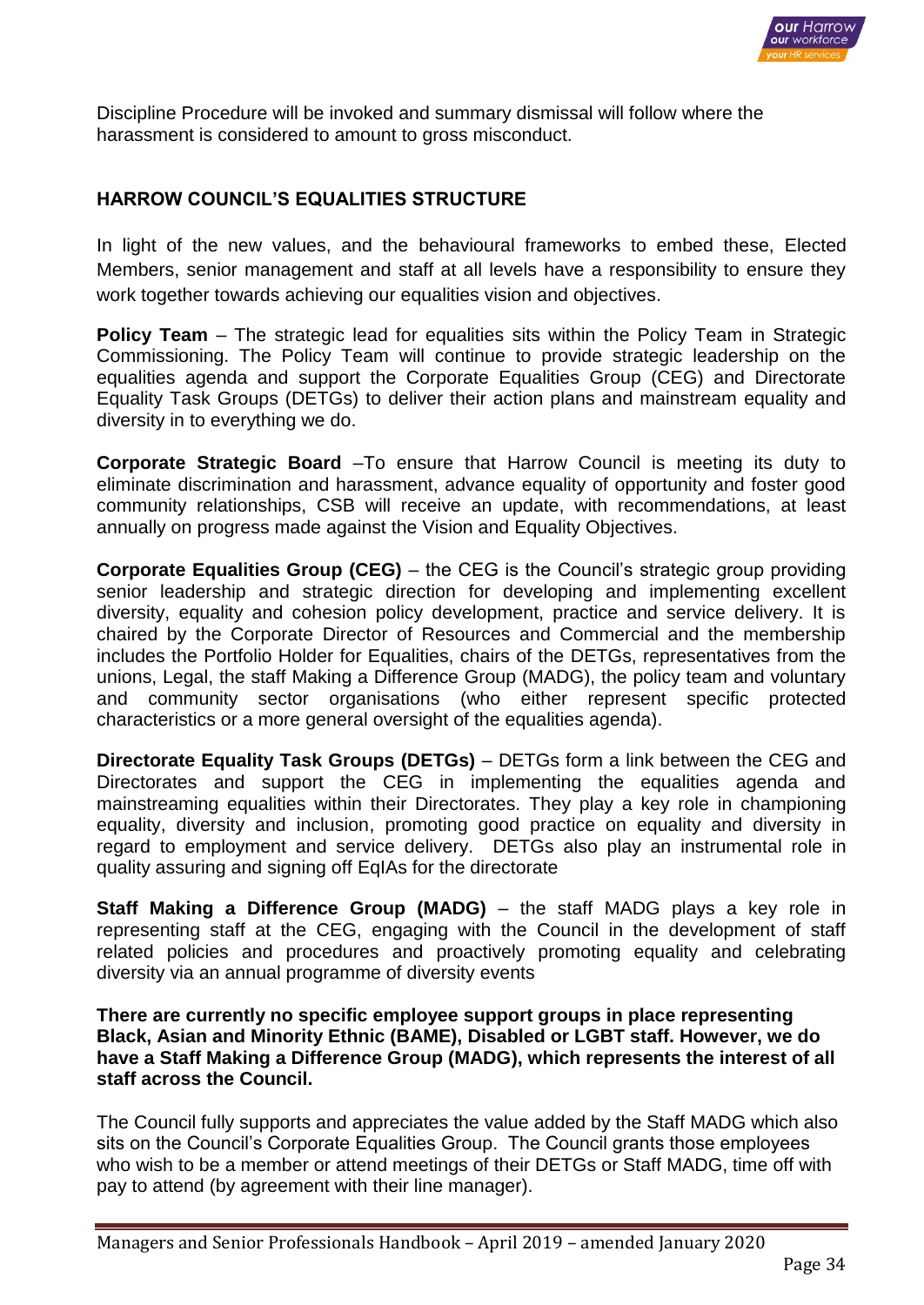

# **Other Harrow Equality and Diversity Initiatives**

Diversity Champions -

[https://harrowhub.harrow.gov.uk/info/200143/equality\\_and\\_diversity/1200/guidance\\_and\\_s](https://harrowhub.harrow.gov.uk/info/200143/equality_and_diversity/1200/guidance_and_support/4) [upport/4](https://harrowhub.harrow.gov.uk/info/200143/equality_and_diversity/1200/guidance_and_support/4)

Allies Programme -

[https://harrowhub.harrow.gov.uk/info/200143/equality\\_and\\_diversity/1200/guidance\\_and\\_s](https://harrowhub.harrow.gov.uk/info/200143/equality_and_diversity/1200/guidance_and_support/5) [upport/5](https://harrowhub.harrow.gov.uk/info/200143/equality_and_diversity/1200/guidance_and_support/5)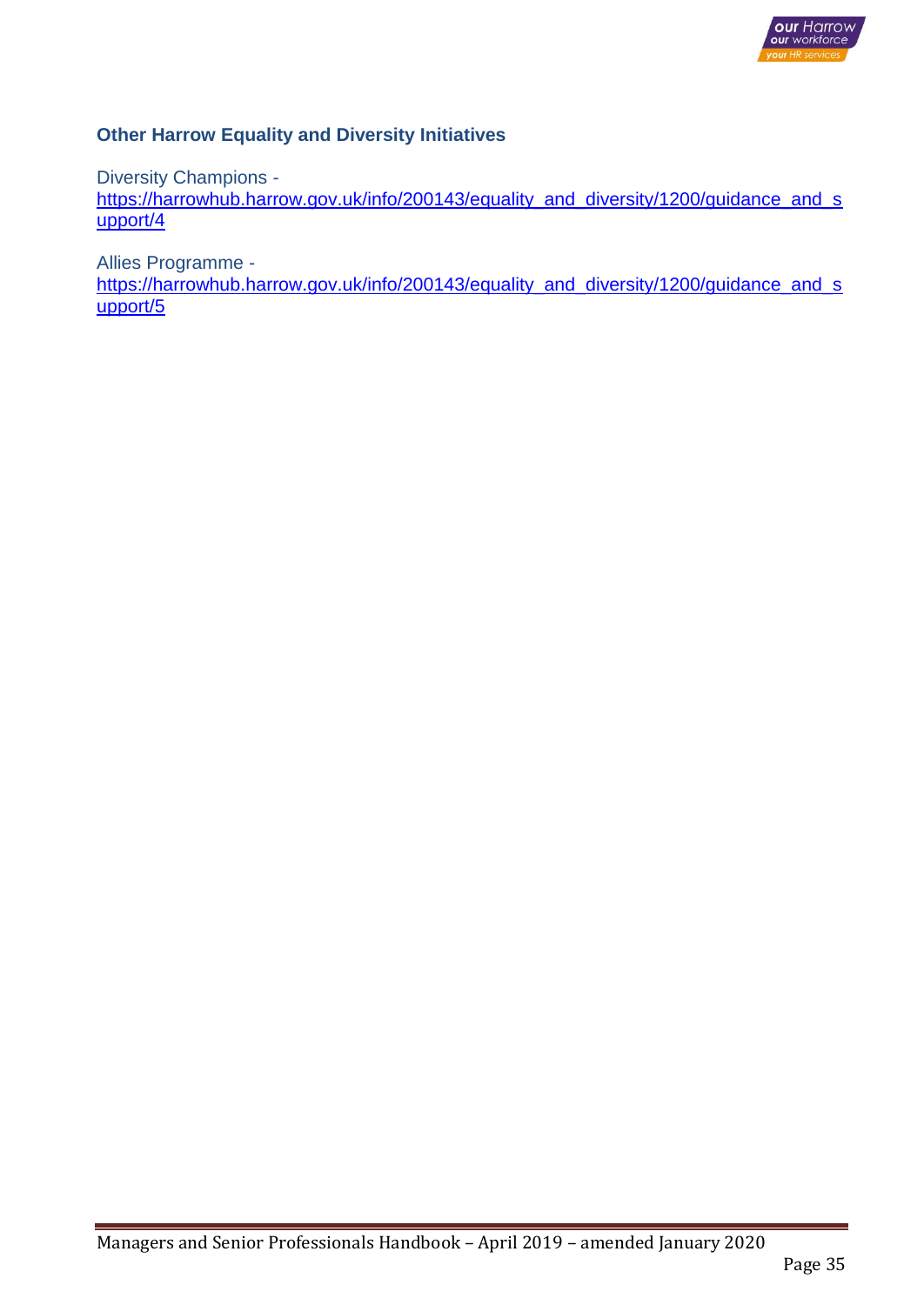

# **HEALTH AND SAFETY**

# **HEALTH AND SAFETY POLICY**

The policy outlines your general responsibilities in terms of health and safety at work and those of the Council as your employer and you should, therefore, read it carefully. (See the Council Intranet site)

Your Departmental and Premises Health and Safety Policy & Code of Practice, which relates to your specific place of work will be issued to you when you commence employment.

## **FIRST AID**

Council premises are equipped with facilities to enable first aid to be given to employees who become ill or injured whilst at work.

At premises where there are qualified first aiders, their locations and how they can be contacted will be clearly displayed on noticeboards.

## **ACCIDENT REPORTING**

If an accident occurs whilst you are carrying out your duties you should ensure that it is reported immediately and an accident / incident report form completed.

You should report any accident or near miss whether or not an injury has been sustained. Sometimes an injury may not be immediately apparent but may cause pain at a later time.

An accident / incident report form can be obtained from your manager and must be completed as soon as possible. If you are injured and unable to complete the form immediately you should ask someone to complete it on your behalf. If you work away from the Civic Centre you must also fill in the accident book.

# **PHYSICAL OR VERBAL ABUSE**

If, during the course of your duties you encounter physical or verbal abuse, threatening behaviour or intentional damage to your personal property - you should report it immediately to your line manager and complete an accident / incident report form.

The form constitutes part of the council's policy / procedure covering "Reporting of Accidents/Incidents and Dangerous Occurrences". Such reports are regularly monitored and working practices reviewed to enable preventive measures to be put in place to ensure your safety and that of colleagues working in similar situations.

### **FIRE DRILLS AND BOMB DRILLS**

Fire drills, Bomb drills and fire alarm tests are held regularly in all council premises.

You should ensure that you are familiar with the evacuation procedure, which should be displayed on noticeboards at your place of work.